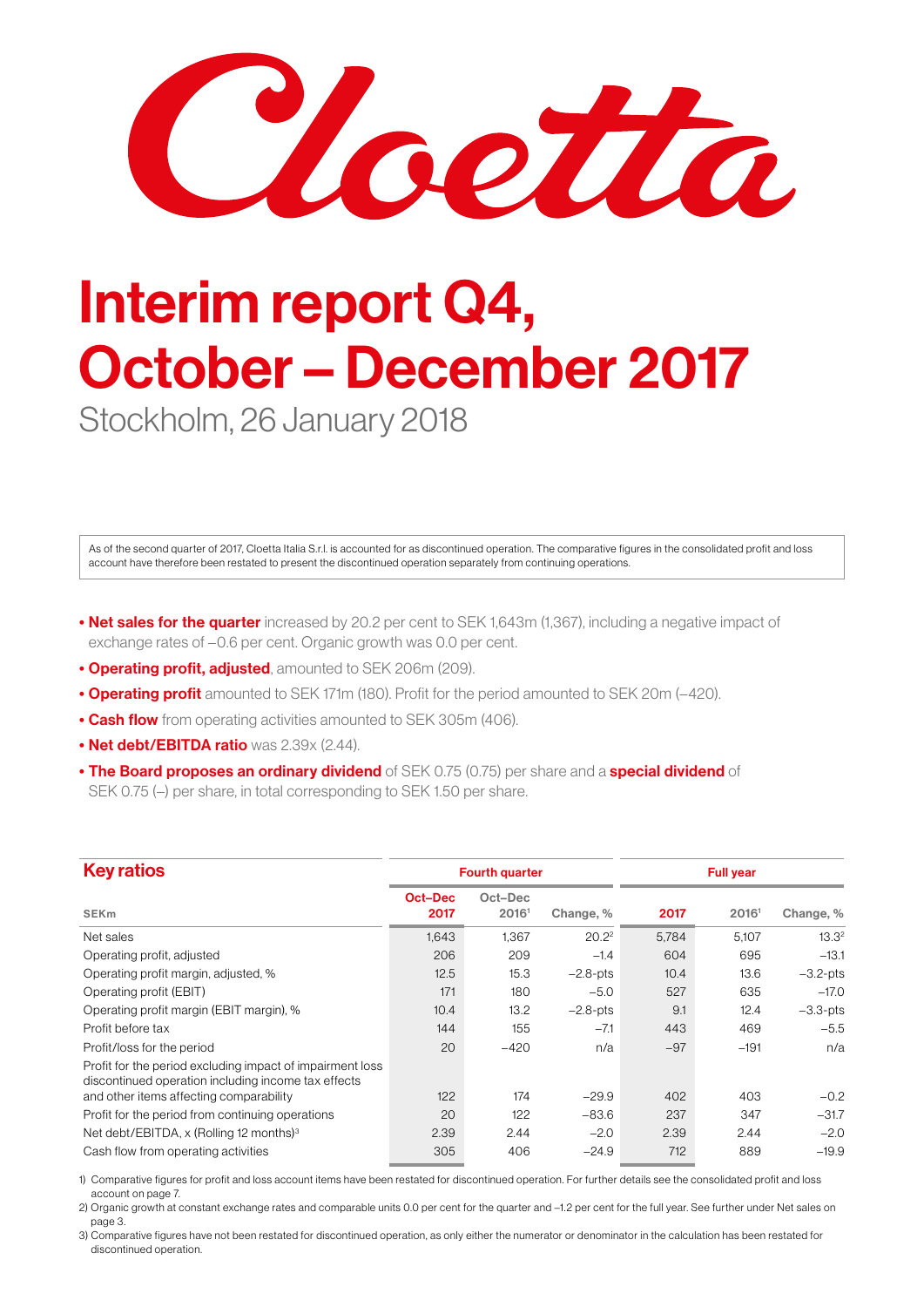## Message from the CEO

### *A year of change – proposed special dividend*

The fourth quarter was stable with organic growth of 0 per cent compared to the same period last year. Candyking developed very well during the quarter and showed a growth of 14 per cent, despite ongoing integration. This underlines that our identified synergy savings from Candyking of SEK 100m stand firm.

The acquisition of Candyking and the divestment of Cloetta Italy have changed the Group structure significantly. This enables Cloetta to focus more on driving organic growth on the Northern and Western European markets while at the same time drive synergies from the acquisition of Candyking.

Cloetta continues to generate a good cash flow that enables us to both make growth-driving investments and pay dividend to the shareholders.

### Stable operating profit, adjusted

Cloetta's operating profit (EBIT) for the quarter, adjusted for items affecting comparability, amounted to SEK 206m (209) and the operating margin, adjusted for items affecting comparability, was 12.5 per cent (15.3). The lower margin is mainly related to the inclusion of Candyking, which before synergies had substantially lower margins than Cloetta. Operating profit amounted to SEK 171m (180).

The stable operating profit, adjusted for items affecting comparability, is due to good cost control. Production costs are still somewhat higher than last year as a result of the fire at a production line in the factory in Belgium. During the quarter – and thereby also for the full year - Cloetta has increased the marketing cost with approximately SEK 15m, compared to last year.

#### Stable cash flow

Cash flow from operating activities amounted to SEK 305m (406) in the quarter, which was good, taken into account that the comparative figure contains the divested seasonally strong Cloetta Italy.

#### Confectionery market in the quarter

The confectionery market as a whole developed positively in all markets except in Denmark.

### Increased sales

Cloetta's sales for the quarter increased by 20.2 per cent, of which the acquisition of Candyking accounted for 20.8 per cent and exchange rate differences accounted for –0.6 per cent. Organic growth was 0.0 per cent.

Cloetta's sales in the quarter increased or were unchanged in Sweden, Finland, Norway and on the export markets, but declined in Denmark, the Netherlands, Germany and the UK. The positive sales trend in Finland was driven by both pick & mix and packaged products. In Denmark sales to a large customer were down. In the Netherlands, sales were down due to fewer promotional activities partly due to out of stock, related to the fire in the factory in Belgium. The growth in Candyking was 14.0 per cent in the quarter, driven by a very positive development on all markets except Poland. The sales increase for Candyking was particularly strong in Finland and also in Norway ahead of the increased sugar tax.

### Candyking integration

The integration of Candyking continues in line with plan. The new integrated organisation is under implementation in all markets. We have decided to exit the loss making Candyking business in Poland since we do not see a profitable business going forward.

Insourcing activities, although short-term affected by the fire in the factory in Belgium, are progressing in line with plan. The insourcing activities will be more substantial in 2018 and 2019. Negotiations with some retailers for renewals of pick & mix contracts have now resulted in us being able to renew all existing large Candyking contracts, except for one contract that still is under negotiation. In addition, we have been able to gain several smaller contracts. This

demonstrates the strength of the Candyking concept.

#### A year of change

2017 has been a challenging year. The fire at a production line in the factory in Belgium in June has created production capacity constraints resulting in lower production volumes, higher production cost and to some extent also lost sales. Organic sales have decreased somewhat during 2017, mainly due to specific challenges in a few markets.

Despite the challenges, we have for the second year in a row achieved our financial target of 2,5 x net debt/EBITDA as we landed at 2.39x. As we have received the proceeds from the divestment of Cloetta Italy, the Board of Directors is proposing a special dividend of SEK 0.75 per share (–) in addition to an unchanged ordinary dividend of SEK 0.75 per share (0.75).

My key focus for 2018 continues to be activities that will enable growth, integrate Candyking and drive cost-efficiency activities including the cost savings initiatives of SEK 50m that were announced in October. Part of the cost savings will be invested in growth and marketing activities. Our Lean 2020 program in supply chain and synergies from Candyking in combination with our growth initiatives are important drivers towards our 14 per cent EBIT-margin target.

Henri de Sauvage-Nolting *President and CEO*



Henri de Sauvage-Nolting President and CEO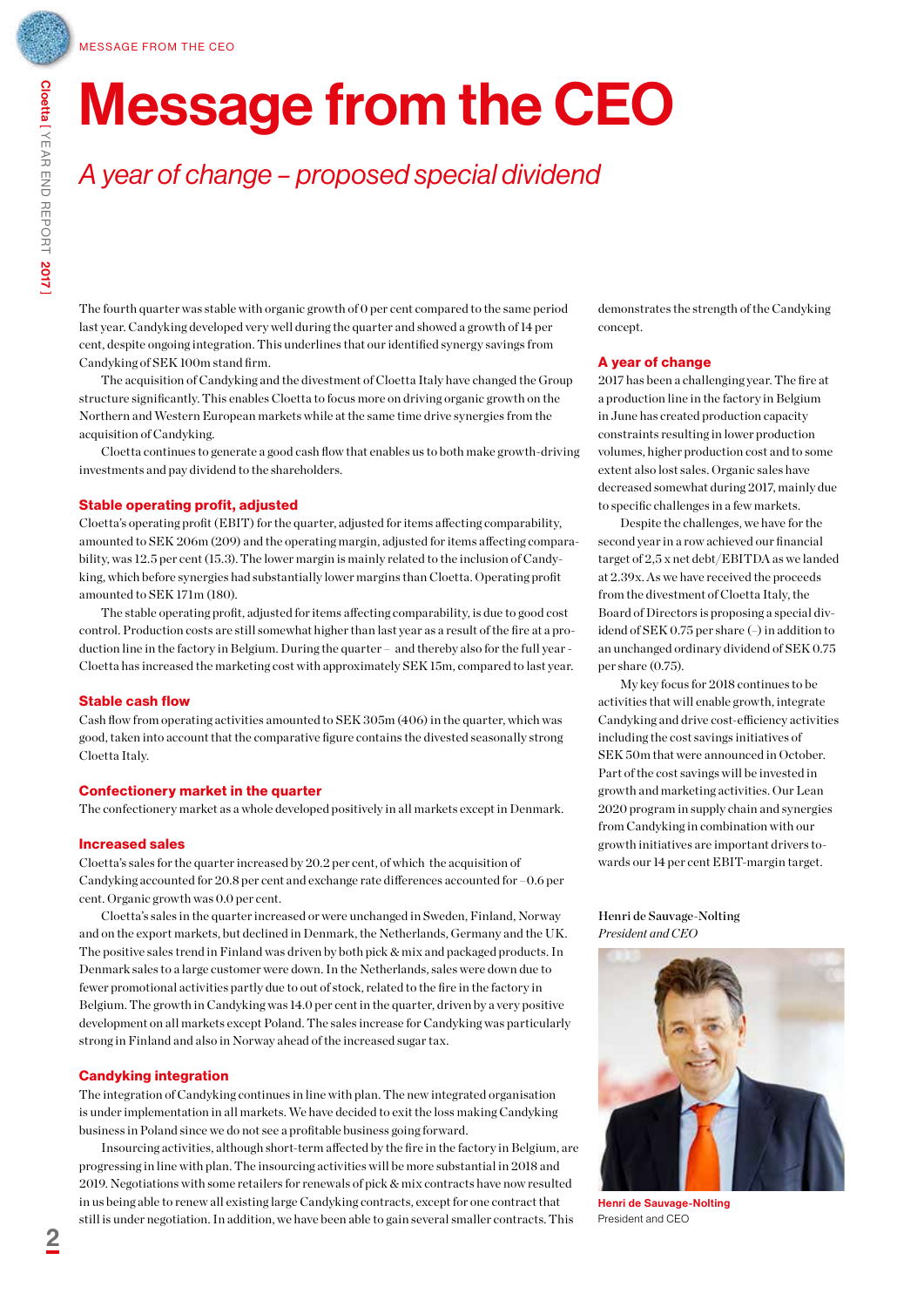Financial overview

## Financial overview

### Discontinued operation

On 5 September 2017 Cloetta Italia S.r.l. was sold to Katjes International GmbH. Cloetta Italia S.r.l. is accounted for as discontinued operation and has been presented separately in the profit and loss account. The comparative figures in the consolidated profit and loss account have been restated to present the discontinued operation separately from continuing operations. The comparative figures in the balance sheet and cash flow statements have not been restated for discontinued operation.

The development in the fourth quarter and in the full year comprises continuing operations, as presented in the section "Financial statements in summary".

See section "Accounting and valuation policies, disclosures and risk factors" for disclosures related to the discontinued operation.

#### Development in the fourth quarter

#### Net sales

Net sales for the fourth quarter increased by SEK 276m to SEK 1,643m (1,367) compared to the same period of last year. Organic growth was 0.0 per cent and changes in exchange rates accounted for –0.6 per cent.

Cloetta's sales in the quarter increased or were unchanged in Sweden, Finland, Norway and on the export markets, but declined in Denmark, the Netherlands, Germany and the UK. The positive sales trend in Finland was driven by both pick & mix and packaged products. In Denmark sales to a large customer were down. In the Netherlands, sales were down due to fewer promotional activities partly due to out of stock related to the fire in the factory in Belgium. Growth in Candyking was 14.0 per cent in the quarter, driven by a very positive development on all markets except Poland.

| Changes in net sales, %   | Oct-Dec<br>2017 | 2017  |
|---------------------------|-----------------|-------|
| Organic growth            | 0.0             | $-12$ |
| Structural changes        | 20.8            | 13.9  |
| Changes in exchange rates | $-0.6$          | 0.6   |
| Total                     | 20.2            | 13.3  |

#### Gross profit

Gross profit amounted to SEK 606m (561), which is equal to a gross margin of 36.9 per cent (41.0). The decline in gross margin is mainly due to the inclusion of Candyking, but also to one-off costs related to supply chain activities.

#### Operating profit

Operating profit amounted to SEK 171m (180). Operating profit, adjusted for items affecting comparability, amounted to SEK 206m (209).

#### Items affecting comparability

Operating profit for the quarter includes items affecting comparability of SEK –35m (–29) that mainly are related to the integration of Candyking but also due to one-off costs related to supply chain activities.

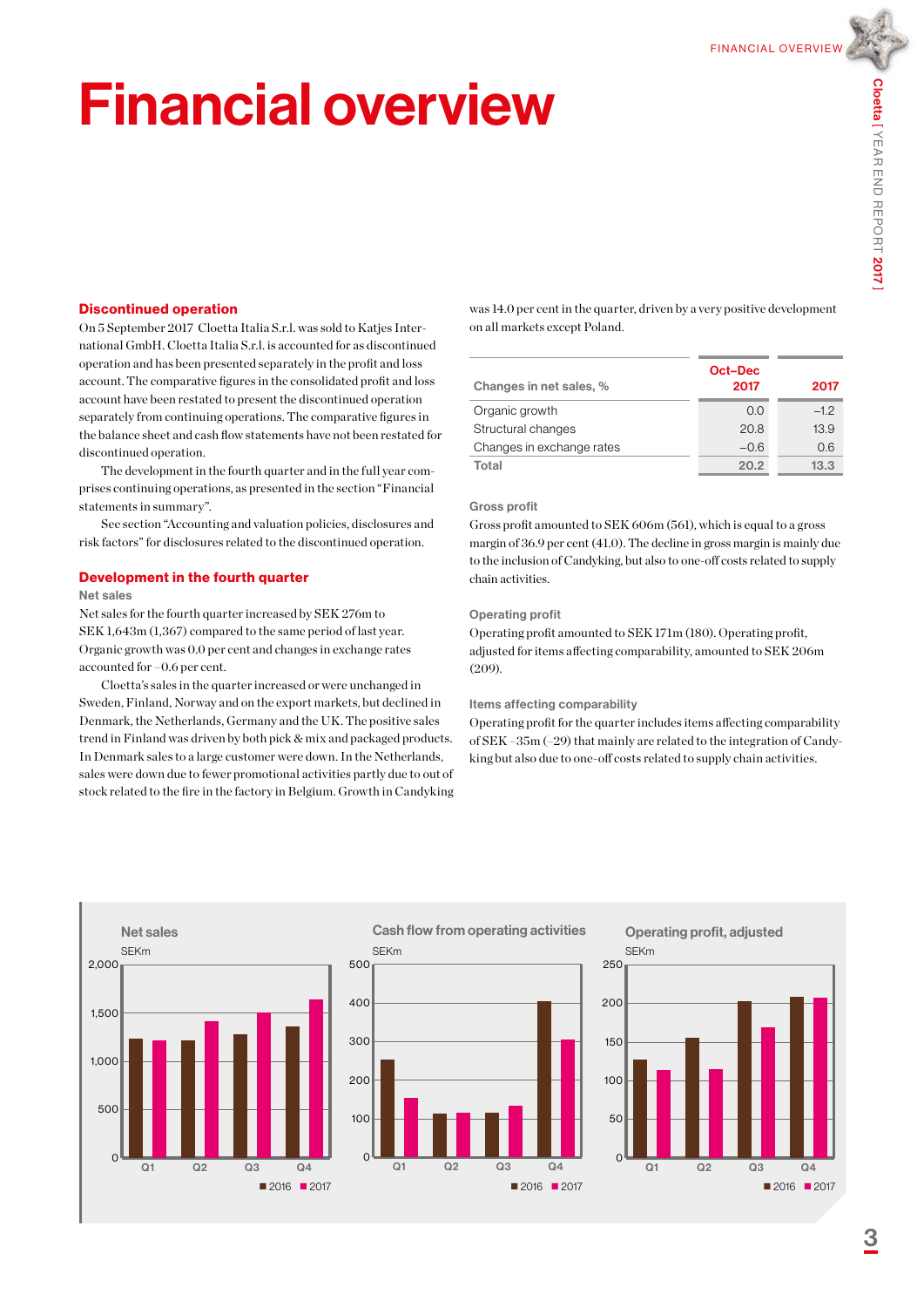### Financial overview

### Net financial items

Net financial items for the quarter amounted to SEK –27m (–25). Interest expenses related to external borrowings were SEK –7m (–11) and other financial items amounted to SEK –20m (–14). Of the total net financial items SEK –30m (–13) is non-cash in nature.

### Profit for the period

Profit from continuing operations was SEK 20m (122). Income tax for the period was SEK –124m (–33). The effective tax rate from continuing operations for the quarter was 86.1 per cent (21.3). The main reason for the higher effective tax rate is the recognition of a valuation allowance on deferred tax assets in Slovakia. Profit for the period was SEK 20m (–420), which is equal to basic and diluted earnings per share of SEK 0.07 (–1.47).

#### Cash flow from operating and investing activities

Cash flow from operating activities before changes in working capital was SEK 200m (324). The decrease compared to prior year is mainly the result of the discontinued operation for which the cash flow was included last year but are no longer included in the fourth quarter of 2017. The cash flow from changes in working capital was SEK 105m (82). Cash flow from operating and investing activities was SEK 328m (301).

### Cash flow from changes in working capital

Cash flow from changes in working capital was SEK 105m (82). The cash flow from changes in working capital was positively impacted by the increase in payables amounting to SEK 81m (–56) and a decrease in receivables of SEK 48m (4). This was partly offset by the increase in inventories for an amount of SEK –24m (134).

### Cash flow from investing activities

Cash flow from investing activities was SEK 23m (–105), of which SEK 64m (0) is related to the final proceeds of the divestment of Cloetta Italia S.r.l. and SEK –46m (–58) is related to investments in tangible and intangible assets. In the fourth quarter of 2016 the settlement of the contingent earn-out consideration related to the acquisition of Alrifai Nutisal AB resulted in a cash outflow of SEK –48m. Other cash flows from investing activities amounted to SEK 5m (1).

### Development during the year

### Net sales

Net sales for the year rose by SEK 677m to SEK 5,784m (5,107) compared to last year. Organic growth was –1.2 per cent, acquisitions accounted for 13.9 per cent and changes in exchange rates accounted for 0.6 per cent.

Cloetta's sales were up or were unchanged in Finland, the Netherlands and on export markets, but declined on all other markets. Contract manufacturing also declined.

### Gross profit

Gross profit amounted to SEK 2,106m (2,023), which is equal to a gross margin of 36.4 per cent (39.6). The decline in gross margin is due to lower production volumes and the inclusion of Candyking.

### Operating profit

Operating profit amounted to SEK 527m (635). Operating profit, adjusted for items affecting comparability, amounted to SEK 604m (695).

### Items affecting comparability

Operating profit for the year includes items affecting comparability of SEK –77m (–60) that mainly are related to the acquisition and integration of Candyking but also to one-off costs related to supply chain activities.

### Net financial items

Net financial items for the year amounted to SEK –84m (–166). Interest expenses related to external borrowings were SEK -33m (–79) and other financial items amounted to SEK –51m (–87). The net financial items in 2016 were negatively impacted by one-of-cost related to the call-option fee for the redemption of the senior secured notes and the full amortization of the capitalized transaction costs. Of the total net financial items SEK –47m (–63) is non-cash in nature. The net financial items were positively impacted by the refinancing of the Group in July 2016.

### Profit/loss for the period

Profit for the year from continuing operations was SEK 237m (347). Income tax for the period was SEK –206m (–122). The effective tax rate from continuing operations for the year is 46.5 per cent (26.0). The main reason for the higher effective tax rate is the recognition of a valuation allowance on deferred tax assets in Slovakia. Loss for the year was SEK –97m (–191), which is equal to basic and diluted earnings per share of SEK –0.34 (–0.67).

### Cash flow from operating and investing activities

Cash flow from operating activities before changes in working capital was SEK 532m (813). The decrease compared to prior year is mainly the result of a lower operating profit and higher corporate income tax payments mainly related to the tax settlement in Italy, partly offset by lower interest payments as a result of the refinancing. Next to this the cash flow from operating activities of the discontinued operation was last year included for the full year while in 2017 only the cash flow until the divestment date is included. The cash flow from changes in working capital was SEK 180m (76). Cash flow from operating and investing activities was SEK 690m (567).

### Cash flow from changes in working capital

The cash flow from changes in working capital was positively impacted by the increase in payables of SEK 140m (43) and a decrease in receivables for an amount of SEK 80m (3) this is partly offset by a increase in inventories for an amount of SEK –40m (30).

### Cash flow from investing activities

Cash flow from investing activities was SEK –22m (–322) of which SEK 378m (0) is related to the divestment of Cloetta Italia S.r.l., SEK –249m (0) related to the acquisition of Candyking Holding AB and its subsidiaries and SEK –157m (–170m) is related to investments in tangible and intangible assets.

In the third quarter of 2016 the settlement of the contingent consideration arising from the option agreement regarding Cloetta Ireland Ltd. (former Aran Candy Ltd.) resulted in a cash outflow of SEK –106m.

In the fourth quarter of 2016 the settlement of the contingent earn-out consideration related to the acquisition of Alrifai Nutisal AB resulted in a cash outflow of SEK –48m. Other cash flows from investing activities amounted to SEK 6m (2).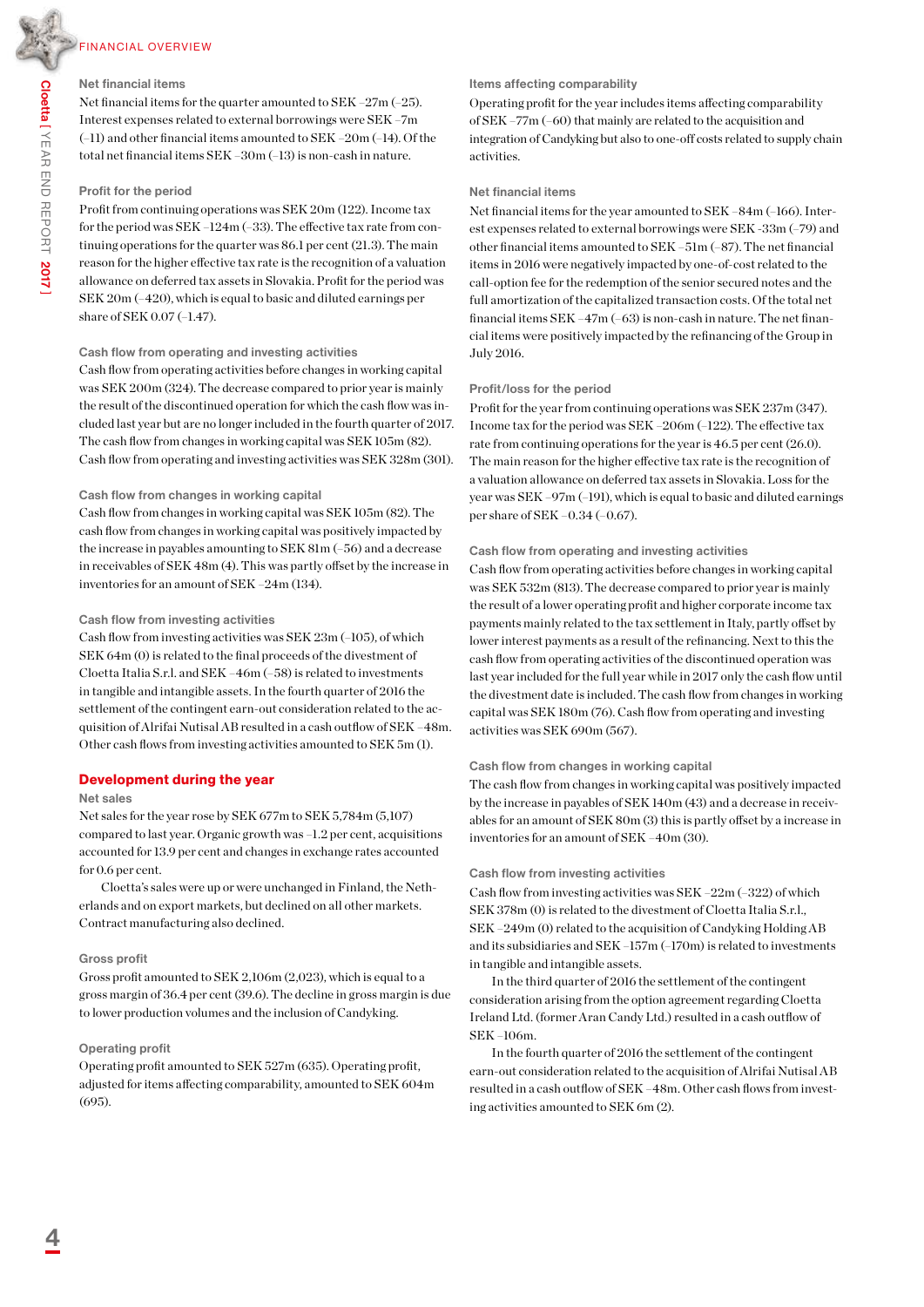### Acquisitions and divestments

### *Acquisition of Candyking*

On 28 April 2017 Cloetta completed the acquisition of Candyking Holding AB and its subsidiaries. Candyking is a leading concept supplier of pick & mix candy in the Nordic countries and the UK. The acquisition strengthens Cloetta's position within pick & mix and creates substantial synergies.

The purchase price amounts to SEK 325m on a cash and debt free basis with a potential additional purchase price of maximum SEK 225m. In connection with completion of the transaction, Cloetta has become owner of all shares in Candyking Holding AB and the outstanding bond loan and other debt. For additional information on the acquisition, reference is made to the press releases dated 17 February 2017 and 28 April 2017. For the preliminary accounting for the business combination, see page 23.

Given the current volume outlook identified synergy savings from Candyking are expected to be SEK 100m on an annual basis as of 2020. These synergies will be gradually realized with the majority in 2018 and 2019. One-off cost and capital investments related to the integration of Candyking are expected to amount to approximately SEK 175m. The pick & mix business is however volatile as it is predominantly based on contracts with different maturity, which means that the savings can differ depending on the volume development.

### *Divestment of Cloetta Italia S.r.l.*

On 5 September 2017 Cloetta Italia S.r.l. was sold to Katjes International GmbH. The sale equals an Enterprise Value of approximately SEK 450m. The proceeds have generated a positive net cash effect of SEK 378m. The divestment resulted in an impairment of in total SEK 397m which was accounted for in the second and third quarter of the year. See section "Accounting and valuation policies, disclosures and risk factors" for disclosures related to the discontinued operation.

### Financial position

Consolidated equity at 31 December 2017 amounted to SEK 3,818m (4,199), which is equal to SEK 13.2 (14.5) per share. Net debt at 31 December 2017 was SEK 2,035m (2,443).

Long-term borrowings totalled SEK 1,715m (2,666) and consisted of SEK 1,719m (2,677) in gross loans from credit institutions and SEK –4m (–11) in capitalized transaction costs.

Total short-term borrowings amounted to SEK 999m (2) and consisted of SEK 1.000m (0) in gross loans from credit institutions, accrued interest on loans from credit institutions for an amount of SEK 2m (2), and SEK –3m (0) in capitalized transaction costs.

| <b>SEK<sub>m</sub></b>                                        | 31 Dec<br>2017 | 31 Dec<br>2016 |
|---------------------------------------------------------------|----------------|----------------|
| Gross non-current borrowings                                  | 1.719          | 2,677          |
| Gross current borrowings                                      | 1,000          |                |
| Derivative financial instruments<br>(current and non-current) | 73             | 62             |
| Interest payable                                              | $\overline{c}$ | 2              |
| Gross debt                                                    | 2,794          | 2,741          |
| Cash and cash equivalents                                     | $-759$         | $-298$         |
| Net debt                                                      | 2,035          | 2,443          |

Cash and cash equivalents at 31 December 2017, excluding unutilized overdraft facilities, amounted to SEK 759m (298). At 31 December 2017 Cloetta had unutilized credit facilities for a total of SEK 1,179m (1,150).

### Other disclosures

#### Seasonal variations

Cloetta's sales and operating profit are subject to some seasonal variations. Sales in the first and second quarters are affected by the Easter holiday, depending on in which quarter it occurs. In the fourth quarter, sales are usually higher than in the first three quarters of the year, which is mainly attributable to the increased sale of products in Sweden in connection with the holiday season.

#### Employees

The average number of employees during the quarter was 2.465 (2.116). The increase is mainly attributable to the impact of the acquisition of Candyking Holding AB and its subsidiaries.

### The Board's proposed dividend

For the financial year 2017 the Board proposes an ordinary dividend of SEK 0.75 per share (0.75), corresponding to around 54 per cent (53) of profit for the year excluding the impact of the impairment loss discontinued operation including income tax effects and other items affecting comparability. In addition, and at the background of the proceeds received from the divestment of Cloetta Italy, the Board also proposes a special dividend of SEK 0.75 per share (–). Proposed date for the record is the 18 April 2018 and payment is expected to be made on 23 April 2018.

The ambition is to continue using future cash flows for payment of share dividends, while at the same time providing financial flexibility for complementary acquisitions. The long-term target to distribute 40–60 per cent of profit after tax continues to apply.

### Annual General Meeting

The Annual General Meeting of Cloetta AB will be held on Monday, 16 April 2018, 3.00 p.m. at Stockholm Waterfront Congress Centre, Nils Ericsons Plan 4, in Stockholm. Notice of the AGM will be published in March 2018 and will also be available at www.cloetta. com

### Events after the balance sheet date

After the end of the reporting period, no significant events have taken place that could affect the company's operations.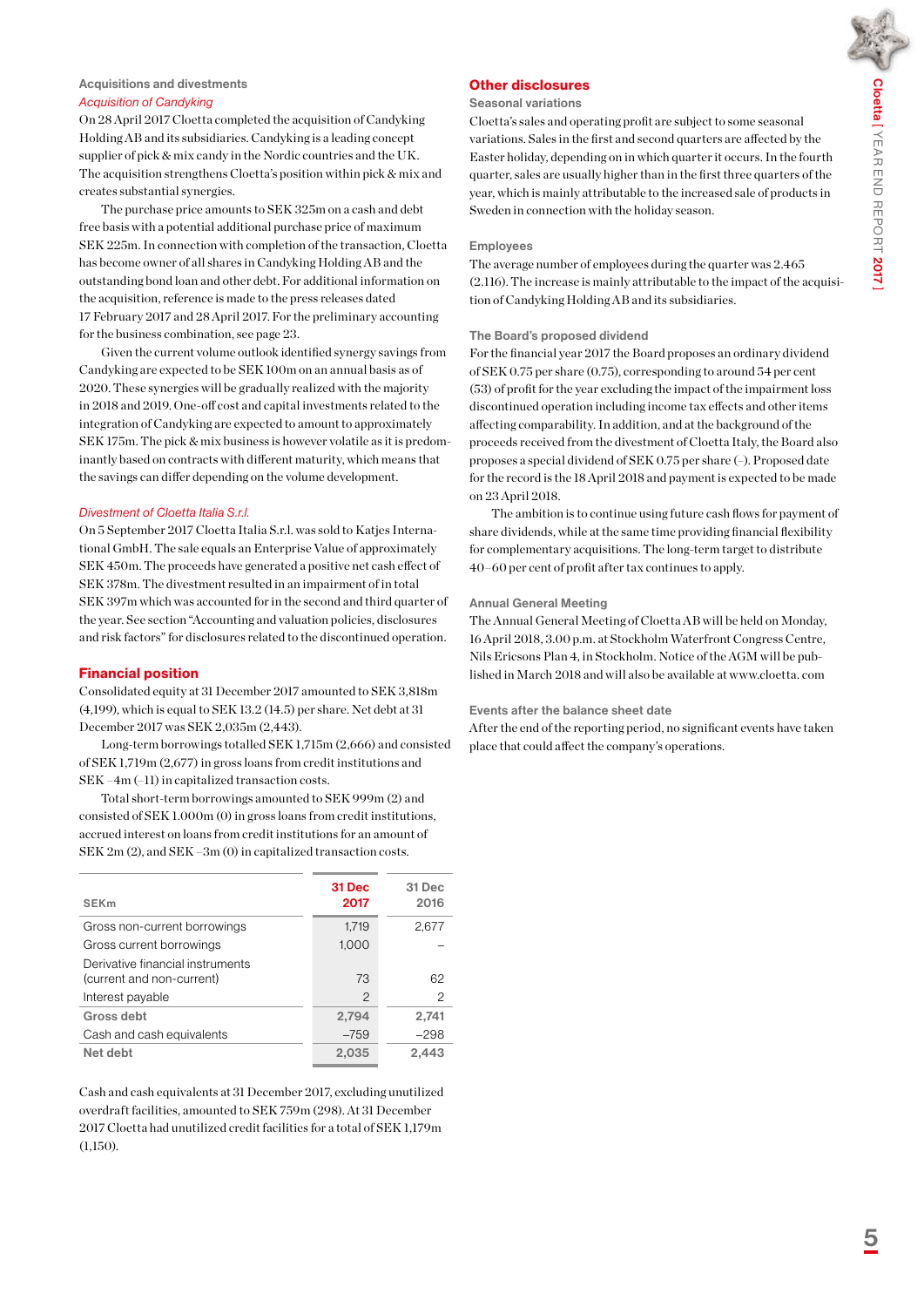The Board of Directors hereby gives its assurance that the interim report provides a true and fair view of the business activities, financial position and results of operations of the Group and the Parent Company, and describes the significant risks and uncertainties to which the Parent Company and the Group companies are exposed.

> Stockholm, 26 January 2018 Cloetta AB (publ)

> > Lilian Fossum Biner *Board Chairman*

Mikael Aru *Member of the Board*

Lottie Knutson *Member of the Board*

Mikael Norman *Member of the Board*

Adriaan Nühn *Member of the Board*

Camilla Svenfelt *Member of the Board*

Mikael Svenfelt *Member of the Board*

Lena Grönedal *Employee Board member*

Mikael Ström *Employee Board member*

Henri de Sauvage-Nolting *President and CEO*

*The information in this interim report has not been reviewed by the company's auditors.*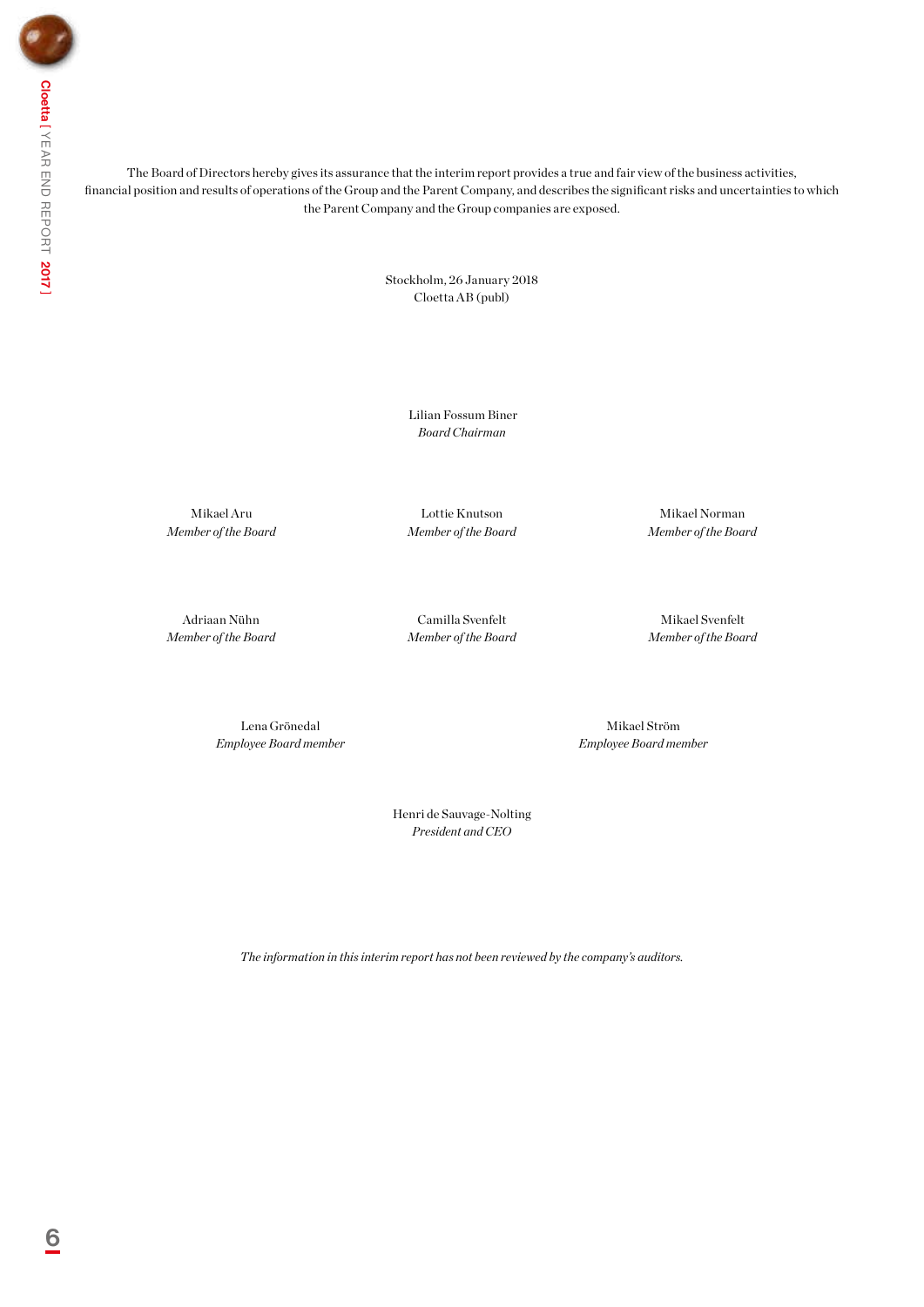## Financial statements in summary

### Consolidated profit and loss account

|                                                                                           |                        | <b>Fourth quarter</b>    |                | <b>Full year</b> |  |
|-------------------------------------------------------------------------------------------|------------------------|--------------------------|----------------|------------------|--|
| <b>SEKm</b>                                                                               | <b>Oct-Dec</b><br>2017 | Oct-Dec<br>20161         | 2017           | 20161            |  |
| Net sales                                                                                 | 1,643                  | 1,367                    | 5,784          | 5,107            |  |
| Cost of goods sold                                                                        | $-1,037$               | $-806$                   | $-3,678$       | $-3,084$         |  |
| <b>Gross profit</b>                                                                       | 606                    | 561                      | 2,106          | 2,023            |  |
| Other income                                                                              | $\overline{c}$         | $\overline{\phantom{0}}$ | 6              |                  |  |
| Selling expenses                                                                          | $-281$                 | $-207$                   | $-972$         | $-806$           |  |
| General and administrative expenses                                                       | $-156$                 | $-174$                   | $-613$         | $-582$           |  |
| <b>Operating profit</b>                                                                   | 171                    | 180                      | 527            | 635              |  |
| Exchange differences on borrowings and<br>cash and cash equivalents in foreign currencies | $-7$                   | $-10$                    | $-17$          | $-8$             |  |
| Other financial income                                                                    | $\overline{O}$         | 5                        | $\overline{7}$ | 17               |  |
| Other financial expenses                                                                  | $-20$                  | $-20$                    | $-74$          | $-175$           |  |
| Net financial items                                                                       | $-27$                  | $-25$                    | $-84$          | $-166$           |  |
| Profit before tax                                                                         | 144                    | 155                      | 443            | 469              |  |
| Income tax                                                                                | $-124$                 | $-33$                    | $-206$         | $-122$           |  |
| Profit from continuing operations                                                         | 20                     | 122                      | 237            | 347              |  |
| Loss from discontinued operation, net of tax <sup>2</sup>                                 |                        | $-542$                   | $-334$         | $-538$           |  |
| Profit/loss for the period                                                                | 20                     | $-420$                   | $-97$          | $-191$           |  |
| Profit/loss for the period attributable to:                                               |                        |                          |                |                  |  |
| Owners of the Parent Company                                                              |                        |                          |                |                  |  |
| Continuing operations                                                                     | 20                     | 122                      | 237            | 347              |  |
| Discontinued operation                                                                    |                        | $-542$                   | $-334$         | $-538$           |  |
| Total                                                                                     | 20                     | $-420$                   | $-97$          | $-191$           |  |
| Earnings per share from continuing operations, SEK                                        |                        |                          |                |                  |  |
| <b>Basic</b>                                                                              | 0.07                   | 0.43                     | 0.83           | 1.21             |  |
| Diluted <sup>3</sup>                                                                      | 0.07                   | 0.43                     | 0.83           | 1.21             |  |
| Earnings per share from discontinued operation, SEK                                       |                        |                          |                |                  |  |
| <b>Basic</b>                                                                              |                        | $-1.89$                  | $-1.17$        | $-1.88$          |  |
| Diluted <sup>3</sup>                                                                      |                        | $-1.89$                  | $-1.17$        | $-1.88$          |  |
| Earnings per share, SEK                                                                   |                        |                          |                |                  |  |
| Basic                                                                                     | 0.07                   | $-1.47$                  | $-0.34$        | $-0.67$          |  |
| Diluted <sup>3</sup>                                                                      | 0.07                   | $-1.47$                  | $-0.34$        | $-0.67$          |  |
| Number of shares at end of period                                                         | 288,619,299            | 288,619,299              | 288,619,299    | 288,619,299      |  |
| Average number of shares (basic) <sup>3</sup>                                             | 286,645,530            | 286,279,569              | 286,320,464    | 286,193,024      |  |
| Average number of shares (diluted) <sup>3</sup>                                           | 286,835,623            | 286,560,336              | 286,492,178    | 286,447,465      |  |

1) Comparative figures have been restated for discontinued operation.

2) For the breakdown of the result from discontinued operation see page 24.

3) Cloetta entered into forward contracts to repurchase own shares to fulfill its future obligation to deliver the shares to the participants of the long-term sharebased incentive plan. The table on page 15 presents the movements in the contracts as of 1 January 2016.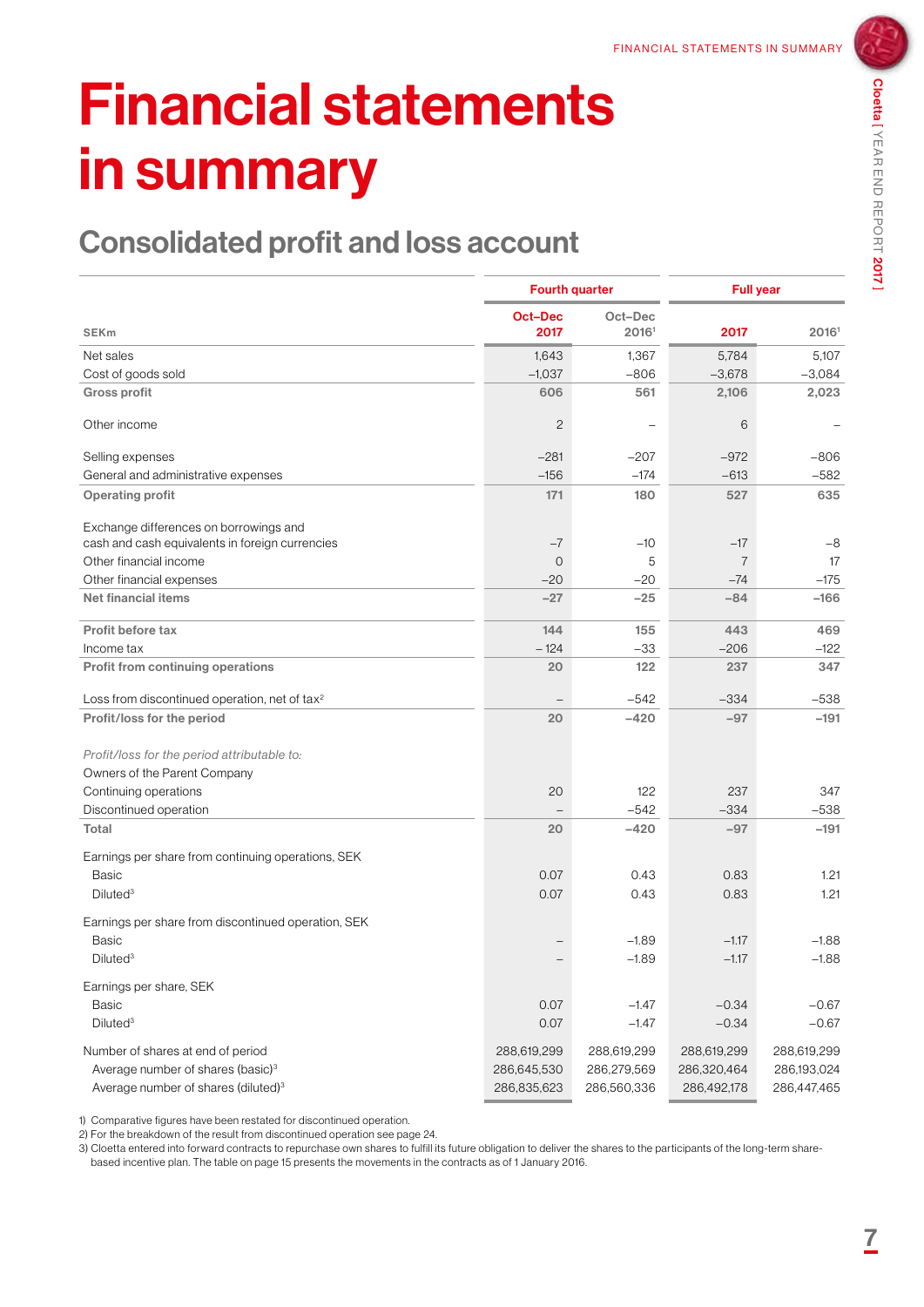### Consolidated statement of comprehensive income

|                                                                                                                          |                 | <b>Fourth quarter</b> | <b>Full year</b> |                |
|--------------------------------------------------------------------------------------------------------------------------|-----------------|-----------------------|------------------|----------------|
| <b>SEK<sub>m</sub></b>                                                                                                   | Oct-Dec<br>2017 | Oct-Dec<br>2016       | 2017             | 2016           |
| Profit/loss for the period                                                                                               | 20              | $-420$                | $-97$            | $-191$         |
| Other comprehensive income                                                                                               |                 |                       |                  |                |
| Remeasurement of defined benefit pension plans                                                                           | $\Omega$        | 78                    | $-36$            | $-17$          |
| Income tax on other comprehensive income that subsequently will not<br>be reclassified to profit and loss for the period |                 | $-18$                 | 8                | $\overline{4}$ |
| Items that will never be reclassified to profit or loss for the period                                                   |                 | 60                    | $-28$            | $-13$          |
| Currency translation differences                                                                                         | 88              | $-20$                 | 88               | 225            |
| Currency translation differences on discontinued operation reclassified<br>through profit and loss                       |                 |                       | $-102$           |                |
| Hedge of a net investment in a foreign operation                                                                         | $-31$           | 17                    | $-33$            | $-38$          |
| Income tax on other comprehensive income that<br>will be reclassified subsequently to profit and loss for the period,    |                 |                       |                  |                |
| when specific conditions are met                                                                                         | $\overline{7}$  | $-5$                  | $\overline{7}$   | $\overline{7}$ |
| Items that are or may be reclassified to profit or loss for the period                                                   | 64              | $-8$                  | $-40$            | 194            |
| Total other comprehensive income                                                                                         | 65              | 52                    | $-68$            | 181            |
| Total comprehensive income, net of tax                                                                                   | 85              | $-368$                | $-165$           | $-10$          |
| Total comprehensive income for the period attributable to:                                                               |                 |                       |                  |                |
| Owners of the Parent Company                                                                                             | 85              | $-368$                | $-165$           | $-10$          |

### Net financial items

|                                                                 | <b>Fourth quarter</b> |                          |                | <b>Full year</b> |  |
|-----------------------------------------------------------------|-----------------------|--------------------------|----------------|------------------|--|
| <b>SEK<sub>m</sub></b>                                          | Oct-Dec<br>2017       | Oct-Dec<br>20161         | 2017           | 20161            |  |
| Exchange differences on borrowings and                          |                       |                          |                |                  |  |
| cash and cash equivalents in foreign currencies                 | $-7$                  | $-10$                    | $-17$          | $-8$             |  |
| Other financial income, third parties                           |                       | $\overline{\phantom{0}}$ | 3              |                  |  |
| Unrealized gains on single currency interest rate swaps         | $-1$                  | 5                        | 4              | 16               |  |
| Other financial income                                          | $\Omega$              | 5                        | $\overline{7}$ | 17               |  |
| Interest expenses third-party borrowings and realized losses on |                       |                          |                |                  |  |
| single currency interest rate swaps                             | $-7$                  | $-11$                    | $-33$          | $-79$            |  |
| Interest expenses, contingent earn-out considerations           | $-6$                  |                          | $-15$          | $-10$            |  |
| Call option fee redemption senior secured notes                 |                       |                          |                | $-30$            |  |
| Amortization of capitalized transaction costs                   | $-1$                  | $-1$                     | $-4$           | $-31$            |  |
| Other financial expenses                                        | $-6$                  | $-8$                     | $-22$          | $-25$            |  |
| Other financial expenses                                        | $-20$                 | $-20$                    | $-74$          | $-175$           |  |
| Net financial items                                             | $-27$                 | $-25$                    | $-84$          | $-166$           |  |

1) Comparative figures have been restated for discontinued operation.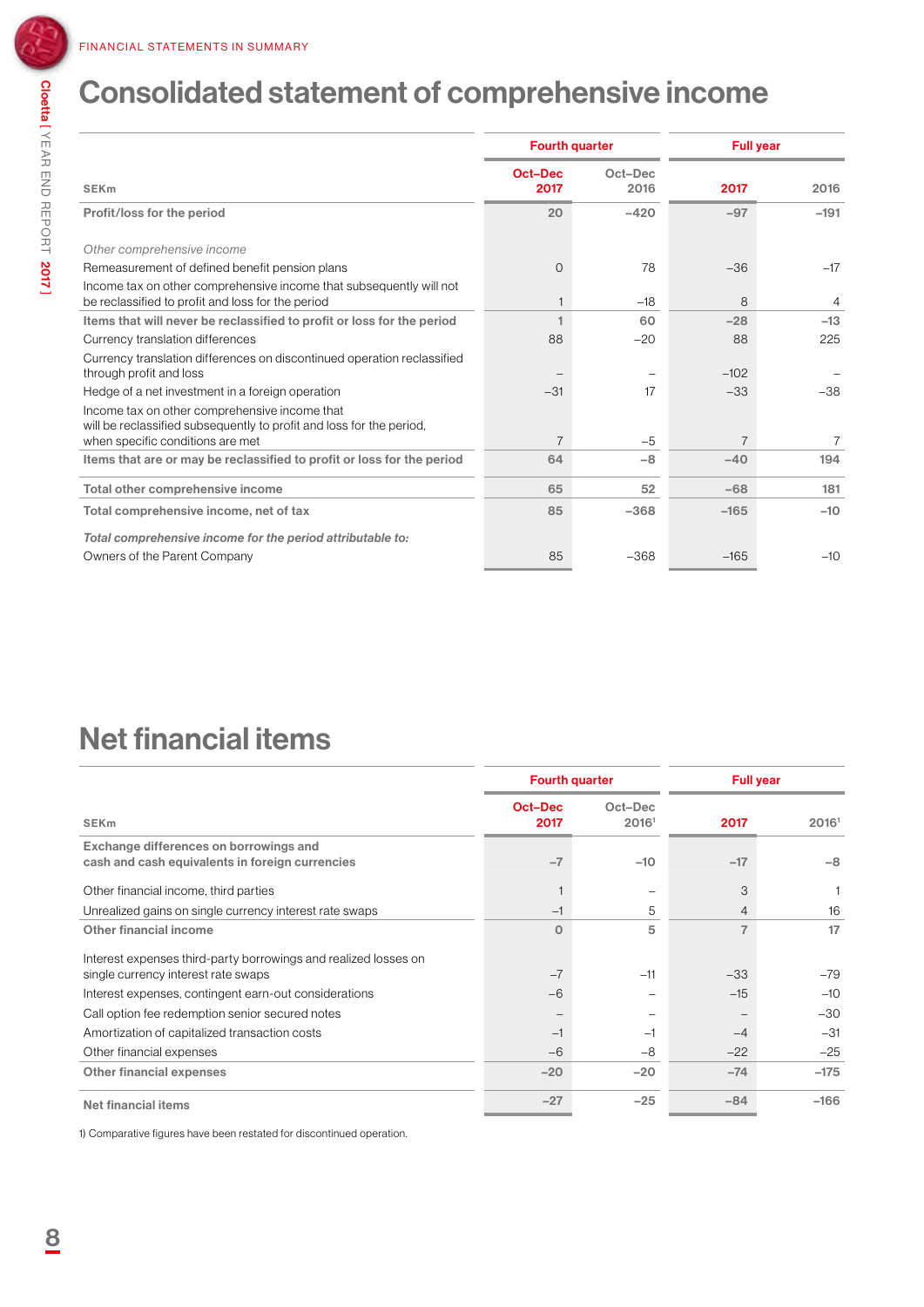### Condensed consolidated balance sheet

| <b>SEKm</b>                                                   | 31 Dec 2017    | 31 Dec 2016    |
|---------------------------------------------------------------|----------------|----------------|
| <b>ASSETS</b>                                                 |                |                |
| <b>Non-current assets</b>                                     |                |                |
| Intangible assets                                             | 5,490          | 5,354          |
| Property, plant and equipment                                 | 1,338          | 1,700          |
| Deferred tax asset                                            | 20             | 54             |
| Other financial assets                                        | 11             | 13             |
| <b>Total non-current assets</b>                               | 6,859          | 7,121          |
| <b>Current assets</b>                                         |                |                |
| Inventories                                                   | 745            | 780            |
| Other current assets                                          | 889            | 1.024          |
| Derivative financial instruments                              | $\circ$        | $\overline{4}$ |
| Cash and cash equivalents                                     | 759            | 298            |
| <b>Total current assets</b>                                   | 2,393          | 2,106          |
| Assets held for sale                                          |                | 9              |
| <b>TOTAL ASSETS</b>                                           | 9,252          | 9,236          |
| <b>EQUITY AND LIABILITIES</b>                                 |                |                |
| <b>Equity</b>                                                 | 3,818          | 4,199          |
| <b>Non-current liabilities</b>                                |                |                |
| Long-term borrowings                                          | 1,715          | 2.666          |
| Deferred tax liability                                        | 703            | 586            |
| Derivative financial instruments                              | $\overline{c}$ | 12             |
| Other non-current liabilities                                 | 138            |                |
| Provisions for pensions and other long-term employee benefits | 374            | 396            |
| Provisions                                                    | 5              | 22             |
| <b>Total non-current liabilities</b>                          | 2,937          | 3,682          |
| <b>Current liabilities</b>                                    |                |                |
| Short-term borrowings                                         | 999            | 2              |
| Derivative financial instruments                              | 71             | 54             |
| Other current liabilities                                     | 1,424          | 1,235          |
| Provisions                                                    | 3              | 64             |
| <b>Total current liabilities</b>                              | 2,497          | 1,355          |
| <b>TOTAL EQUITY AND LIABILITIES</b>                           | 9,252          | 9.236          |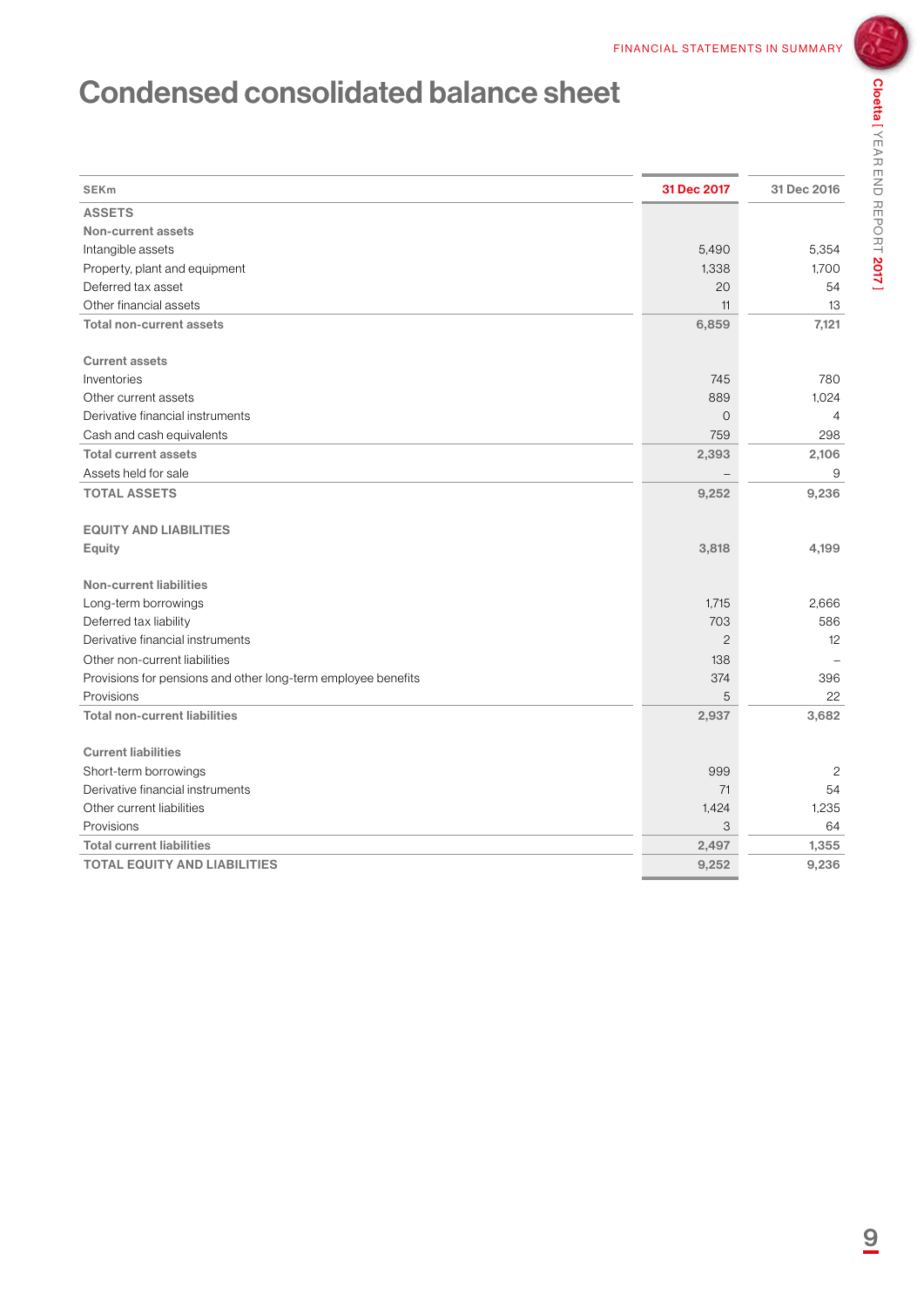2017 ]

### Condensed consolidated statement of changes in equity

|                                                                                  |        | <b>Full year</b> |
|----------------------------------------------------------------------------------|--------|------------------|
| <b>SEKm</b>                                                                      | 2017   | 2016             |
| Equity at beginning of period                                                    | 4,199  | 4,344            |
| Profit/loss for the period                                                       | $-97$  | $-191$           |
| Other comprehensive income                                                       | $-68$  | 181              |
| Total comprehensive income                                                       | $-165$ | $-10$            |
| <b>Transactions with owners</b><br>New forward contract to repurchase own shares | $-11$  |                  |
| Share-based payments                                                             | 11     | 9                |
| Dividend <sup>1</sup>                                                            | $-216$ | $-144$           |
| <b>Total transactions with owners</b>                                            | $-216$ | $-135$           |
| Equity at end of period                                                          | 3,818  | 4,199            |

1) The dividend paid comprised a dividend of SEK 0.75 (0.50) per share.

### Condensed consolidated cash flow statement

|                 | <b>Fourth quarter</b> |        | <b>Full year</b> |  |
|-----------------|-----------------------|--------|------------------|--|
| Oct-Dec<br>2017 | Oct-Dec<br>2016       | 2017   | 2016             |  |
|                 |                       |        |                  |  |
|                 |                       |        | 813              |  |
| 105             | 82                    | 180    | 76               |  |
| 305             | 406                   | 712    | 889              |  |
|                 |                       |        |                  |  |
| $-46$           | $-58$                 | $-157$ | $-170$           |  |
| 69              | $-47$                 | 135    | $-152$           |  |
| 23              | $-105$                | $-22$  | $-322$           |  |
| 328             | 301                   | 690    | 567              |  |
| $-8$            | $-425$                | $-238$ | $-534$           |  |
| 320             | $-124$                | 452    | 33               |  |
| 434             | 418                   | 298    | 246              |  |
| 320             | $-124$                | 452    | 33               |  |
| 5               | 4                     | 9      | 19               |  |
| 759             | 298                   | 759    | 298              |  |
|                 | 200                   | 324    | 532              |  |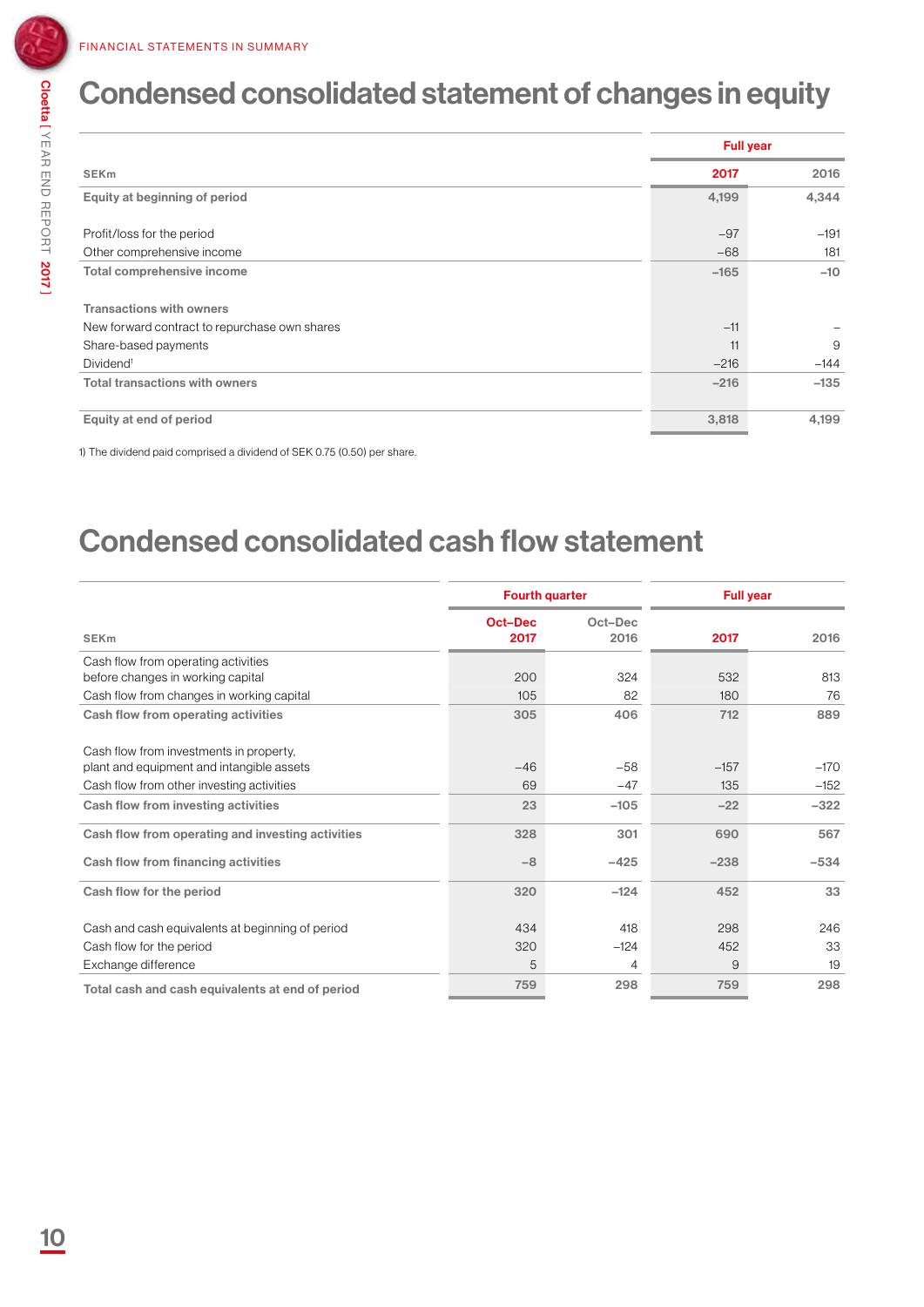Cloetta [

YEAR END REPORT

2017 ]

### Condensed consolidated key figures

|                                                                   | <b>Fourth quarter</b>  |                  | <b>Full year</b> |        |
|-------------------------------------------------------------------|------------------------|------------------|------------------|--------|
| <b>SEKm</b>                                                       | <b>Oct-Dec</b><br>2017 | Oct-Dec<br>20161 | 2017             | 20161  |
| <b>Profit</b>                                                     |                        |                  |                  |        |
| Net sales                                                         | 1,643                  | 1,367            | 5,784            | 5,107  |
| Net sales, change, %                                              | 20.2                   | n/a              | 13.3             | n/a    |
| Organic net sales, change, %                                      | 0.0                    | n/a              | $-1.2$           | n/a    |
| Gross margin, %                                                   | 36.9                   | 41.0             | 36.4             | 39.6   |
| Depreciation                                                      | $-56$                  | $-53$            | $-218$           | $-206$ |
| Amortization                                                      | $-3$                   | $\mathbf 0$      | $-11$            | $-5$   |
| Impairment loss other non current assets                          |                        | $-2$             | $-9$             | $-2$   |
| Operating profit, adjusted                                        | 206                    | 209              | 604              | 695    |
| Operating profit margin, adjusted, %                              | 12.5                   | 15.3             | 10.4             | 13.6   |
| Operating profit (EBIT)                                           | 171                    | 180              | 527              | 635    |
| Operating profit margin (EBIT margin), %                          | 10.4                   | 13.2             | 9.1              | 12.4   |
| EBITDA, adjusted                                                  | 265                    | 262              | 833              | 906    |
| <b>EBITDA</b>                                                     | 230                    | 235              | 765              | 848    |
| Profit margin, %                                                  | 8.8                    | 11.3             | 7.7              | 9.2    |
| <b>Financial position</b>                                         |                        |                  |                  |        |
| Working capital                                                   | 232                    | 572              | 232              | 572    |
| Capital expenditure                                               | 45                     | 58               | 157              | 170    |
| Net debt                                                          | 2,035                  | 2,443            | 2,035            | 2,443  |
| Capital employed                                                  | 6,979                  | 7,329            | 6,979            | 7,329  |
| Return on capital employed, % (Rolling 12 months) <sup>2, 3</sup> | 8.2                    | 11.1             | 8.2              | 11.1   |
| Equity/assets ratio, %                                            | 41.3                   | 45.5             | 41.3             | 45.5   |
| Net debt/equity ratio, %                                          | 53.3                   | 58.2             | 53.3             | 58.2   |
| Return on equity, % (Rolling 12 months) <sup>2</sup>              | 6.2                    | $-4.5$           | 6.2              | $-4.5$ |
| Equity per share, SEK                                             | 13.2                   | 14.5             | 13.2             | 14.5   |
| Net debt/EBITDA, x (Rolling 12 months) <sup>2</sup>               | 2.39                   | 2.44             | 2.39             | 2.44   |
| <b>Cash flow</b>                                                  |                        |                  |                  |        |
| Cash flow from operating activities                               | 305                    | 406              | 712              | 889    |
| Cash flow from investing activities                               | 23                     | $-105$           | $-22$            | $-322$ |
| Cash flow after investments                                       | 328                    | 301              | 690              | 567    |
| Cash conversion. % <sup>4</sup>                                   | 83.0                   | 82.1             | 83.2             | 84.5   |
| Cash flow from operating activities per share, SEK                | 1.1                    | 1.4              | 2.5              | 3.1    |
| <b>Employees</b>                                                  |                        |                  |                  |        |
| Average number of employees <sup>5</sup>                          | 2,465                  | 2,116            | 2,467            | 2,115  |

1) Comparative figures for profit and loss account items have been restated for discontinued operation. For further details see the consolidated profit and loss account on page 7.

2) Comparative figures have not been restated for discontinued operation, as only either the numerator or denominator in the calculation has been restated for discontinued operation.

3) Return on capital employed for Q4 2017 is calculated for continuing operations. Return on capital employed for Q4 2016 is calculated pro-forma for continuing operations.

4) The capital expenditure included in the calculation of the cash conversion has been adjusted for the capital expenditure related to discontinued operation.

5) Average number of employees is presented for continuing operations.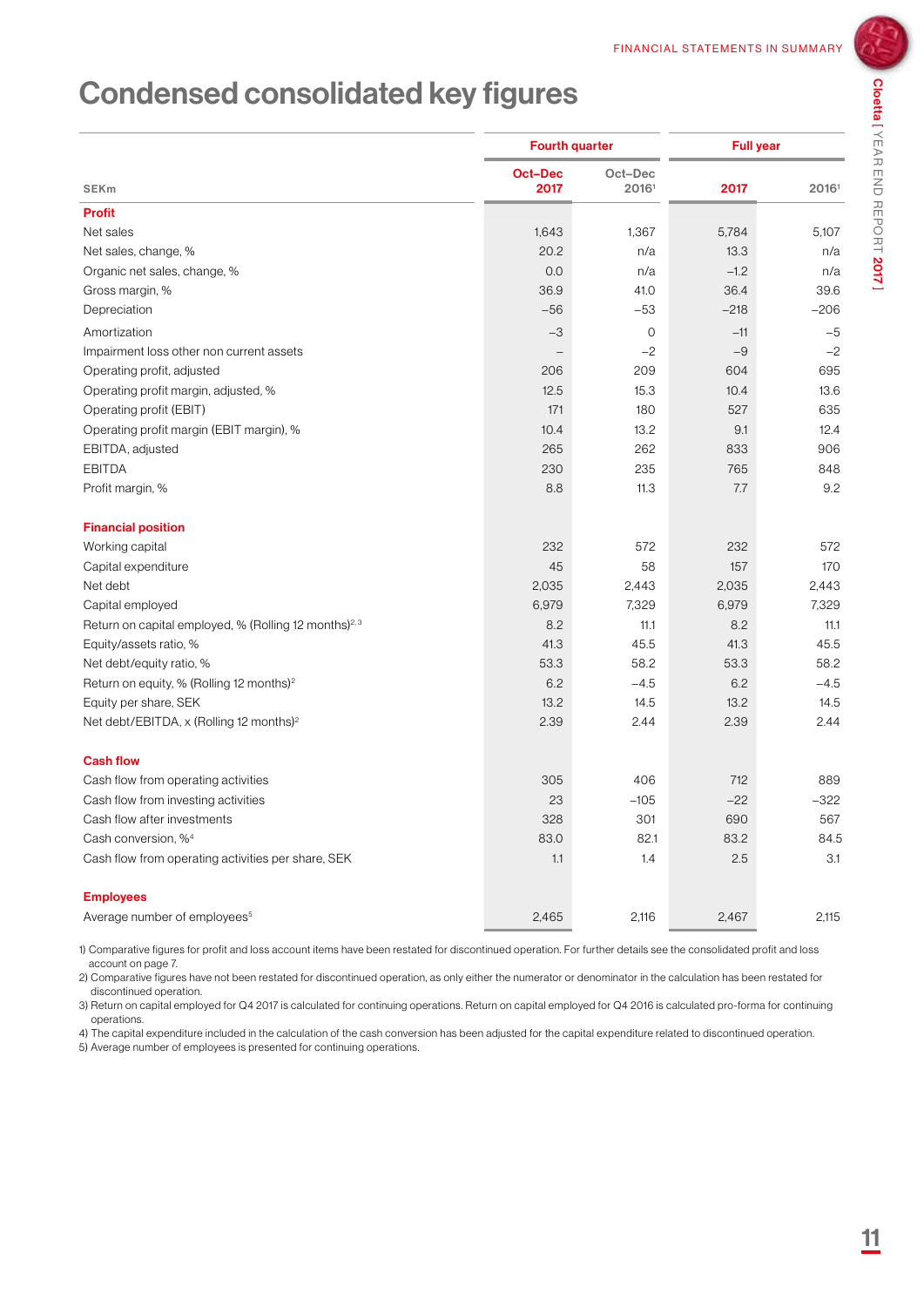### Reconciliation of alternative performance measures

|                                                                             | <b>Fourth quarter</b> |         | <b>Full year</b> |        |
|-----------------------------------------------------------------------------|-----------------------|---------|------------------|--------|
|                                                                             | <b>Oct-Dec</b>        | Oct-Dec |                  |        |
| <b>SEKm</b>                                                                 | 2017                  | 20161   | 2017             | 20161  |
| <b>Items affecting comparability</b>                                        |                       |         |                  |        |
| Acquisitions, integration and factory restructurings                        | $-20$                 | $-29$   | $-62$            | $-43$  |
| of which: impairment loss other non-current assets                          |                       | $-2$    | -9               | $-2$   |
| Remeasurements of contingent considerations                                 | 5                     |         | 5                | $-17$  |
| Other items affecting comparability                                         | $-20$                 |         | $-20$            |        |
| Items affecting comparability*                                              | $-35$                 | $-29$   | $-77$            | -60    |
| * Corresponding line in the condensed consolidated profit and loss account: |                       |         |                  |        |
| Cost of goods sold                                                          | $-22$                 | $-3$    | $-39$            | $-15$  |
| Other operating income                                                      |                       |         | 4                |        |
| Selling expenses                                                            | $-3$                  |         | $-6$             |        |
| General and administrative expenses                                         | $-10$                 | -26     | $-36$            | $-45$  |
| Total                                                                       | $-35$                 | $-29$   | $-77$            | $-60$  |
| <b>Operating profit, adjusted</b>                                           |                       |         |                  |        |
| Operating profit                                                            | 171                   | 180     | 527              | 635    |
| Minus: Items affecting comparability                                        | $-35$                 | $-29$   | $-77$            | $-60$  |
| Operating profit, adjusted                                                  | 206                   | 209     | 604              | 695    |
| Net sales                                                                   | 1,643                 | 1,367   | 5,784            | 5,107  |
| Operating profit margin, adjusted, %                                        | 12.5                  | 15.3    | 10.4             | 13.6   |
| <b>EBITDA, adjusted</b>                                                     |                       |         |                  |        |
| Operating profit/loss                                                       | 171                   | 180     | 527              | 635    |
| Minus: Depreciation                                                         | $-56$                 | $-53$   | $-218$           | $-206$ |
| Minus: Amortization                                                         | $-3$                  |         | $-11$            | $-5$   |
| Minus: Impairment loss other non-current assets                             |                       | $-2$    | $-9$             | $-2$   |
| <b>EBITDA</b>                                                               | 230                   | 235     | 765              | 848    |
| Minus: Items affecting comparability                                        |                       |         |                  |        |
| (excl. impairment loss other non-current assets)                            | $-35$                 | $-27$   | $-68$            | $-58$  |
| EBITDA, adjusted                                                            | 265                   | 262     | 833              | 906    |
| Capital employed <sup>2</sup>                                               |                       |         |                  |        |
| Total assets                                                                | 9,252                 | 9,236   | 9,252            | 9,236  |
| Minus: Deferred tax liability                                               | 703                   | 586     | 703              | 586    |
| Minus: Other non-current liabilities                                        | 138                   |         | 138              |        |
| Minus: Non-current provisions                                               | 5                     | 22      | 5                | 22     |
| Minus: Current provisions                                                   | 3                     | 64      | 3                | 64     |
| Minus: Other current liabilities                                            | 1,424                 | 1,235   | 1,424            | 1,235  |
| Capital employed                                                            | 6,979                 | 7,329   | 6,979            | 7,329  |
| Capital employed in comparative period of previous year                     | 5,966                 | 7,756   | 5,966            | 7,756  |
| Average capital employed                                                    | 6,473                 | 7,543   | 6,473            | 7,543  |

1) Comparative figures for profit and loss account items have been restated for discontinued operation. For further details see the consolidated profit and loss account on page 7.

2) Average capital employed for Q4 2017 is calculated pro-forma for continuing operations.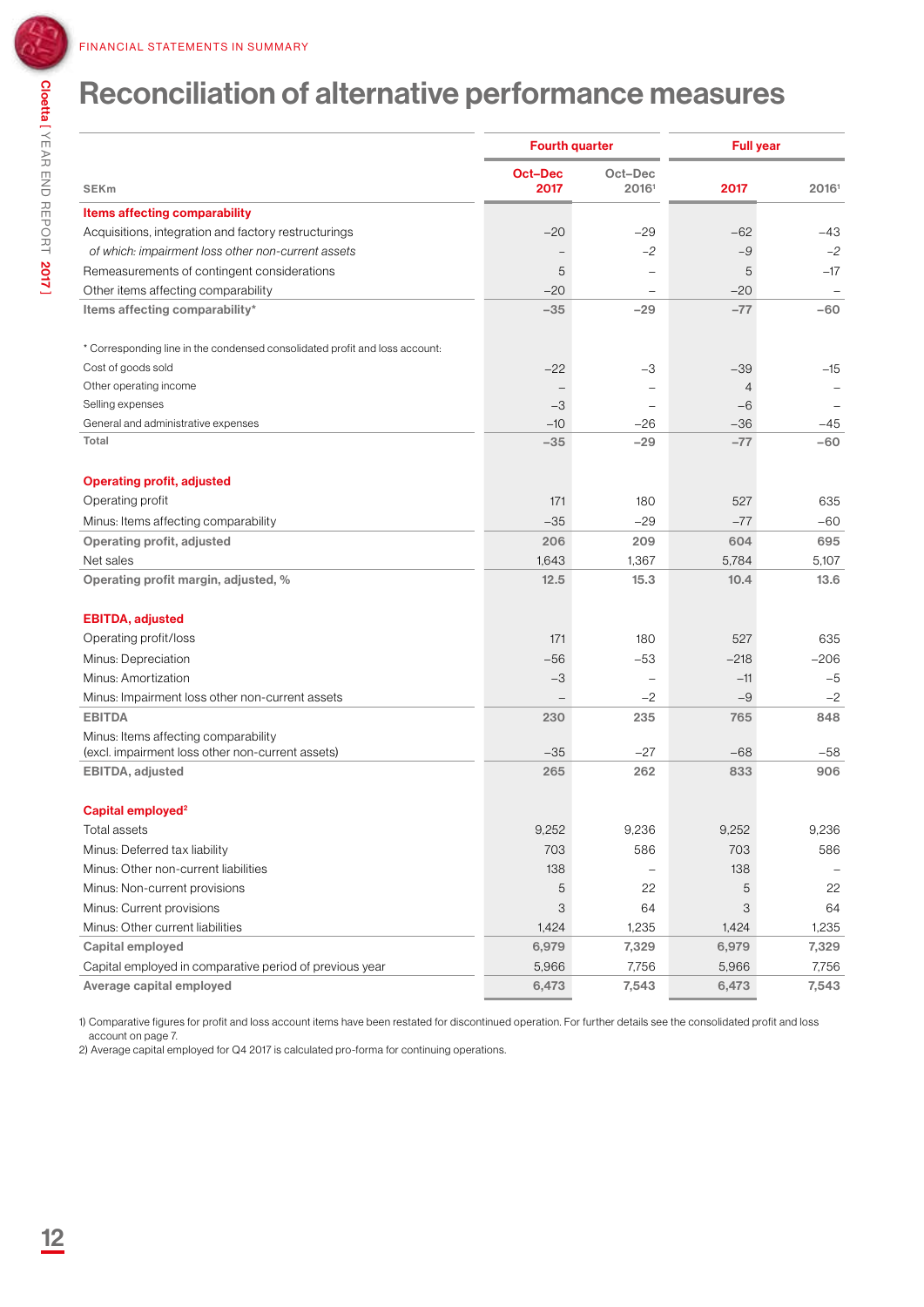*Reconciliation alternative performance measures, continued*

|                                                                                                                                                                 | <b>Fourth quarter</b>  |                  | <b>Full year</b> |             |
|-----------------------------------------------------------------------------------------------------------------------------------------------------------------|------------------------|------------------|------------------|-------------|
| <b>SEK<sub>m</sub></b>                                                                                                                                          | <b>Oct-Dec</b><br>2017 | Oct-Dec<br>20161 | 2017             | 20161       |
| Return on capital employed <sup>3</sup>                                                                                                                         |                        |                  |                  |             |
| Operating profit (rolling 12 months)                                                                                                                            | 527                    | 635              | 527              | 635         |
| Financial income (rolling 12 months)                                                                                                                            | $\overline{7}$         | 17               | $\overline{7}$   | 17          |
| Operating profit plus financial income (rolling 12 months)                                                                                                      | 534                    | 652              | 534              | 652         |
| Average capital employed                                                                                                                                        | 6,473                  | 5,879            | 6,473            | 5,879       |
| Return on capital employed, %                                                                                                                                   | 8,2                    | 11.1             | 8,2              | 11.1        |
| Cash conversion <sup>4</sup>                                                                                                                                    |                        |                  |                  |             |
| EBITDA, adjusted                                                                                                                                                | 265                    | 262              | 833              | 906         |
| Minus: Capital expenditures                                                                                                                                     | 45                     | 47               | 140              | 140         |
| <b>EBITDA, adjusted less capital</b>                                                                                                                            |                        |                  |                  |             |
| expenditures                                                                                                                                                    | 220                    | 215              | 693              | 766         |
| EBITDA, adjusted                                                                                                                                                | 265                    | 262              | 833              | 906         |
| Cash conversion, %                                                                                                                                              | 83.0                   | 82.1             | 83.2             | 84.5        |
| Changes in net sales <sup>5</sup>                                                                                                                               |                        |                  |                  |             |
| Net sales                                                                                                                                                       | 1,643                  | 1.367            | 5,784            | 5,107       |
| Net sales in comparative period of previous year                                                                                                                | 1,367                  | n/a              | 5,107            | n/a         |
| Net sales, change                                                                                                                                               | 276                    | n/a              | 677              | n/a         |
| Minus: Structural changes                                                                                                                                       | 285                    | n/a              | 708              | n/a         |
| Minus: Changes in exchange rates                                                                                                                                | $-9$                   | n/a              | 30               | n/a         |
| Organic growth                                                                                                                                                  | $\mathbf 0$            | n/a              | -61              | n/a         |
| Structural changes, %                                                                                                                                           | 20.8                   | n/a              | 13.9             | n/a         |
| Organic growth, %                                                                                                                                               | 0,0                    | n/a              | $-1.2$           | n/a         |
| Profit for the period excluding impact of impairment loss<br>discontinued operation including income tax effects and other<br>items affecting comparability     |                        |                  |                  |             |
| Profit/loss for the period                                                                                                                                      | 20                     | $-420$           | $-97$            | $-191$      |
| Minus: Impairment loss discontinued operation<br>including income tax effects                                                                                   | $-82$                  | $-594$           | $-479$           | $-594$      |
| Minus: Other items affecting comparability                                                                                                                      | $-20$                  |                  | $-20$            |             |
| Profit for the period excluding impact of impairment loss<br>discontinued operation including income tax effects and other<br>items affecting comparability     | 122                    | 174              | 402              | 403         |
| Average number of shares (basic)                                                                                                                                | 286,645,530            | 286,279,569      | 286,320,464      | 286,193,024 |
| Average number of shares (diluted)                                                                                                                              | 286,835,623            | 286,560,336      | 286,492,178      | 286,447,465 |
| Earnings per share, basic excluding impact of impairment loss<br>discontinued operation including tax effects and other items affecting<br>comparability, SEK   | 0.43                   | 0.61             | 1.40             | 1.41        |
| Earnings per share, diluted excluding impact of impairment loss<br>discontinued operation including tax effects and other items affecting<br>comparability, SEK | 0.43                   | 0.61             | 1.40             | 1.41        |

1) Comparative figures for profit and loss account items have been restated for discontinued operation. For further details see the consolidated profit and loss account on page 7.

2) Average capital employed for Q4 2017 is calculated pro-forma for continuing operations.

3) Comparative figures for Q4 2016 have not been restated for discontinued operation, as only either the numerator or denominator in the calculation has been restated for discontinued operation.

4) The capital expenditure included in the calculation of the cash conversion has been adjusted for the capital expenditure related to discontinued operation.

5) The changes in net sales for Q1 2016 to Q4 2016 have not been restated for discontinued operation, as the net sales of the comparative periods are not comparable to the net sales of the current period.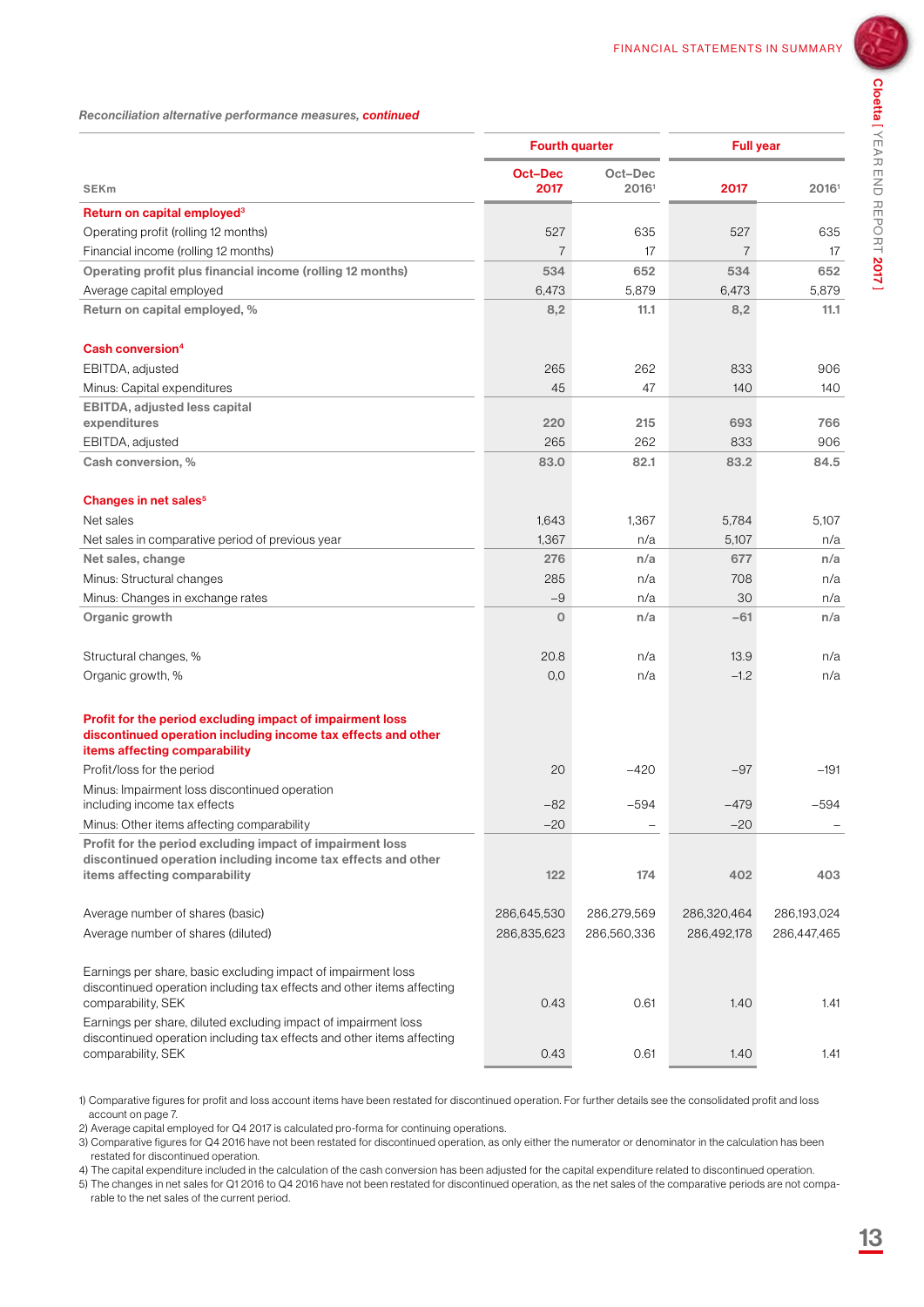YEAR END REPORT

### Condensed consolidated quarterly data

| <b>SEKm</b>                                                                               | Q4 2017        |         |              |        |         |        | Q3 2017 Q2 2017 Q1 2017 <sup>1</sup> Q4 2016 <sup>1</sup> Q3 2016 <sup>1</sup> Q2 2016 <sup>1</sup> Q1 2016 <sup>1</sup> Q4 2015 |                |        |
|-------------------------------------------------------------------------------------------|----------------|---------|--------------|--------|---------|--------|----------------------------------------------------------------------------------------------------------------------------------|----------------|--------|
| <b>Profit and loss account</b>                                                            |                |         |              |        |         |        |                                                                                                                                  |                |        |
| Net sales                                                                                 | 1,643          | 1,505   | 1,414        | 1,222  | 1,367   | 1,285  | 1,221                                                                                                                            | 1,234          | 1,622  |
| Cost of goods sold                                                                        | $-1,037$       | $-978$  | $-895$       | $-768$ | $-806$  | $-791$ | $-709$                                                                                                                           | $-778$         | $-991$ |
| <b>Gross profit</b>                                                                       | 606            | 527     | 519          | 454    | 561     | 494    | 512                                                                                                                              | 456            | 631    |
| Other income                                                                              | $\mathbf{2}$   |         | 4            |        |         |        |                                                                                                                                  |                |        |
| Selling expenses                                                                          | $-281$         | $-232$  | $-259$       | $-200$ | $-207$  | $-189$ | $-215$                                                                                                                           | $-195$         | $-237$ |
| General and administrative expenses                                                       | $-156$         | $-126$  | $-174$       | $-157$ | $-174$  | $-110$ | $-149$                                                                                                                           | $-149$         | $-155$ |
| <b>Operating profit</b>                                                                   | 171            | 169     | 90           | 97     | 180     | 195    | 148                                                                                                                              | 112            | 239    |
| Exchange differences borrowings and<br>cash and cash equivalents in foreign<br>currencies | $-7$           | $-7$    | $-2$         | $-1$   | $-10$   | 8      | 2                                                                                                                                | -8             | $-6$   |
|                                                                                           |                |         |              |        |         |        |                                                                                                                                  |                |        |
| Other financial income                                                                    | $\overline{O}$ | $\circ$ | $\mathbf{1}$ | 6      | 5       | 5      | 5                                                                                                                                | $\overline{c}$ | 6      |
| Other financial expenses                                                                  | $-20$          | $-20$   | $-18$        | $-16$  | $-20$   | $-80$  | $-37$                                                                                                                            | $-38$          | $-48$  |
| <b>Net financial items</b>                                                                | $-27$          | $-27$   | $-19$        | $-11$  | $-25$   | $-67$  | $-30$                                                                                                                            | $-44$          | $-48$  |
| Profit before tax                                                                         | 144            | 142     | 71           | 86     | 155     | 128    | 118                                                                                                                              | 68             | 191    |
| Income tax                                                                                | $-124$         | $-34$   | $-28$        | $-20$  | $-33$   | $-36$  | -33                                                                                                                              | $-20$          | $-34$  |
| <b>Profit from continuing</b><br>operations                                               | 20             | 108     | 43           | 66     | 122     | 92     | 85                                                                                                                               | 48             | 157    |
| Profit/loss from discontinued operation,<br>net of tax                                    |                | 45      | $-372$       | $-7$   | $-542$  | 16     | $-8$                                                                                                                             | -4             |        |
| Profit/loss for the period                                                                | 20             | 153     | $-329$       | 59     | $-420$  | 108    | 77                                                                                                                               | 44             | 157    |
| Profit/loss for the period attributable to:<br>Owners of the Parent Company               |                |         |              |        |         |        |                                                                                                                                  |                |        |
| Continuing operations                                                                     | 20             | 108     | 43           | 66     | 122     | 92     | 85                                                                                                                               | 48             | 157    |
| Discontinued operation                                                                    |                | 45      | $-372$       | $-7$   | $-542$  | 16     | $-8$                                                                                                                             | $-4$           |        |
| <b>KEY FIGURES</b><br><b>Profit</b>                                                       |                |         |              |        |         |        |                                                                                                                                  |                |        |
| Depreciation and amortization                                                             | $-59$          | $-74$   | $-56$        | $-49$  | $-55$   | $-54$  | $-53$                                                                                                                            | $-51$          | $-60$  |
| Operating profit, adjusted                                                                | 206            | 169     | 115          | 114    | 209     | 203    | 156                                                                                                                              | 127            | 255    |
| EBITDA, adjusted                                                                          | 265            | 234     | 171          | 163    | 262     | 257    | 209                                                                                                                              | 178            | 315    |
| <b>EBITDA</b>                                                                             | 230            | 243     | 146          | 146    | 235     | 249    | 201                                                                                                                              | 163            | 299    |
| Operating profit margin, adjusted, %                                                      | 12.5           | 11.2    | 8.1          | 9.3    | 15.3    | 15.8   | 12.8                                                                                                                             | 10.3           | 15.7   |
| Operating profit margin (EBIT margin), %<br>Earnings per share, SEK                       | 10.4           | 11.2    | 6.4          | 7.9    | 13.2    | 15.2   | 12.1                                                                                                                             | 9.1            | 14.7   |
| <b>Basic</b>                                                                              | 0.07           | 0.53    | $-1.15$      | 0.21   | $-1.47$ | 0.38   | 0.27                                                                                                                             | 0.15           | 0.55   |
| Diluted <sup>2</sup>                                                                      |                |         |              |        |         |        |                                                                                                                                  | 0.15           | 0.55   |
|                                                                                           | 0.07           | 0.53    | $-1.15$      | 0.21   | $-1.47$ | 0.38   | 0.27                                                                                                                             |                |        |
| <b>Financial position</b>                                                                 |                |         |              |        |         |        |                                                                                                                                  |                |        |
| Share price, last paid, SEK                                                               | 29.70          | 28.00   | 34.70        | 35.40  | 28.70   | 31.10  | 29.00                                                                                                                            | 25.80          | 28.00  |
| Return on equity, % (rolling 12 months) <sup>3</sup>                                      | 6.2            | 9.1     | 8.7          | $-4.1$ | $-4.5$  | 8.5    | 9.3                                                                                                                              | 9.0            | 8.9    |
| Equity per share, SEK                                                                     | 13.2           | 12.9    | 12.9         | 14.7   | 14.5    | 15.8   | 15.2                                                                                                                             | 15.2           | 15.1   |
| Net debt/EBITDA, x (rolling 12 months) <sup>3,4</sup>                                     | 2.39           | 2.63    | 2.77         | 2.34   | 2.44    | 2.76   | 2.82                                                                                                                             | 2.78           | 3.03   |
| <b>Cash flow</b><br>Cash flow from operating<br>activities per share, SEK                 | 1.1            | 0.5     | 0.4          | 0.5    | 1.4     | 0.4    | 0.4                                                                                                                              | 0.9            | 1.3    |

1) Comparative figures for profit and loss account items have been restated for discontinued operation. For further details see the consolidated profit and loss account on page 7.

2) Cloetta entered into forward contracts to repurchase own shares to fulfill its future obligation to deliver the shares to the participants of the long-term sharebased incentive plan. The table on page 15 presents the movements in the contracts as of 1 January 2016.

3) Comparative figures have not been restated for discontinued operation, as only either the numerator or denominator in the calculation has been restated for discontinued operation.

4) The definition of net debt/EBITDA has been adjusted per Q3 2016 to present a key figure over time which is irrespective of the applicable facility agreement. Comparative figures have not been restated as the differences have a limited effect.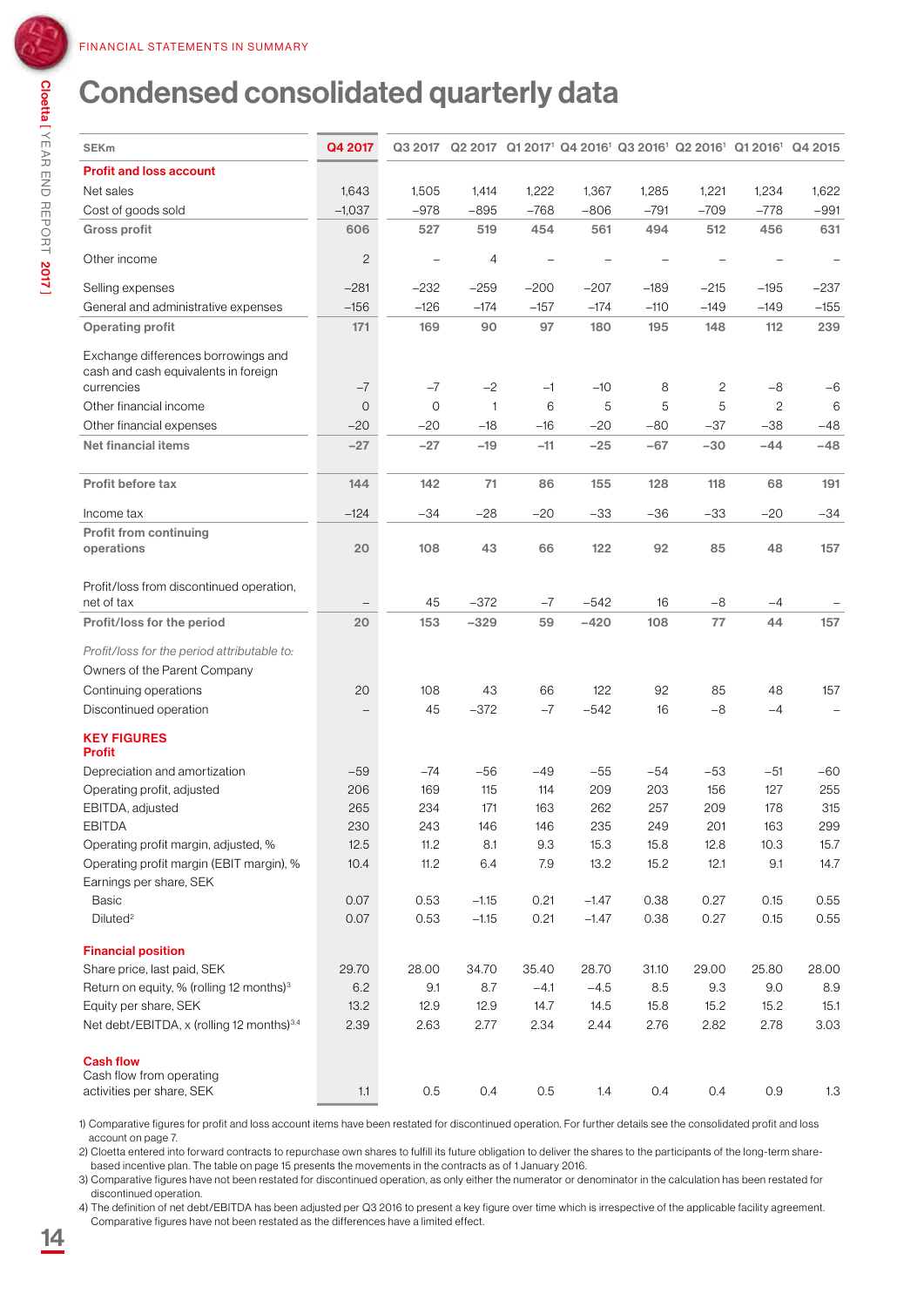### Movements in forward contracts to repurchase own shares

|                                                                                                       |             | Number of shares  |                   |                   |                   |                   |                   |
|-------------------------------------------------------------------------------------------------------|-------------|-------------------|-------------------|-------------------|-------------------|-------------------|-------------------|
| <b>Transaction</b>                                                                                    | Date        | <b>Contract 1</b> | <b>Contract 2</b> | <b>Contract 3</b> | <b>Contract 4</b> | <b>Contract 5</b> | <b>Contract 6</b> |
| <b>Balance at</b>                                                                                     | 1 Jan 2016  | 937,610           | 1,200,000         | 430,000           |                   |                   |                   |
| Shares granted to participants LTI'13<br>(settlement of forward contract to                           |             |                   |                   |                   |                   |                   |                   |
| repurchase own shares)                                                                                | 18 May 2016 | $-227.880$        |                   |                   |                   |                   |                   |
| Roll-forward to new forward contract<br>to repurchase own shares                                      | 15 Jun 2016 | $-709,730$        |                   |                   | 709,730           |                   |                   |
| <b>Balance</b> at                                                                                     | 31 Dec 2016 | -                 | 1,200,000         | 430,000           | 709.730           |                   |                   |
| Shares granted to participants LTI'14<br>(settlement of forward contract to<br>repurchase own shares) | 8 May 2017  |                   | $-362,029$        |                   |                   |                   |                   |
| Repurchased own shares                                                                                | 8 May 2017  |                   | $-3,932$          |                   |                   |                   |                   |
| Roll-forward to new forward contract<br>to repurchase own shares                                      | 15 Jun 2017 |                   | $-834,039$        |                   | $-709,730$        | 1,543,769         |                   |
| Roll-forward to new forward contract<br>to repurchase own shares                                      | 14 Jul 2017 |                   |                   |                   |                   | $-1,543,769$      | 1,543,769         |
| New forward contract to repurchase<br>own shares                                                      | 14 Jul 2017 |                   |                   |                   |                   |                   | 348,793           |
| <b>Balance</b> at                                                                                     | 31 Dec 2017 |                   |                   | 430,000           |                   | ۰                 | 1,892,562         |
|                                                                                                       | Price, SEK  | 18.50678          | 23.00000          | 26.40000          | 28.50000          | 36.10000          | 30.97320          |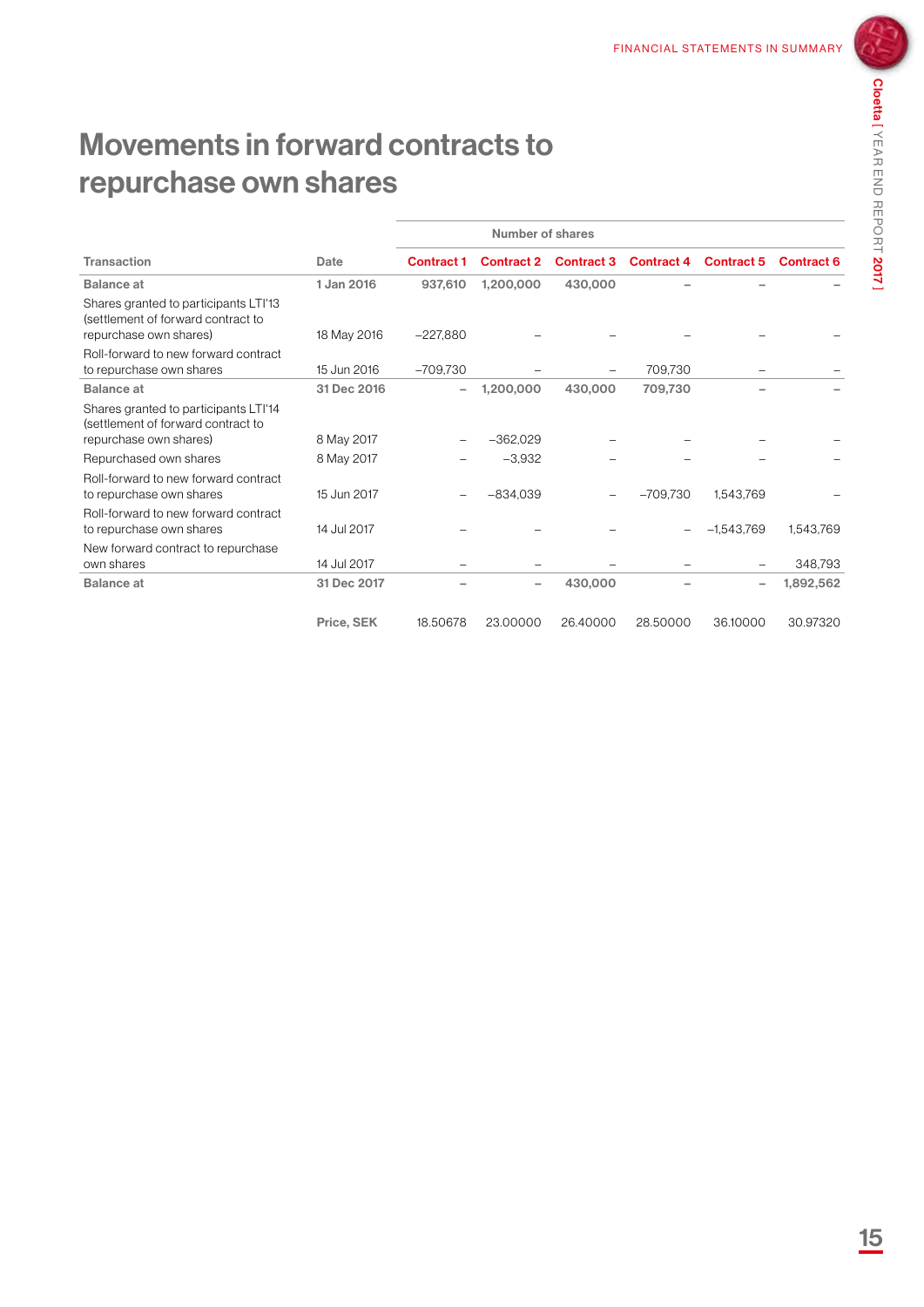### Reconciliation of alternative performance measures by quarter

| <b>SEKm</b>                                                                  | Q4 2017                  | Q3 2017  | Q2 2017           | Q1 2017 <sup>1</sup>     |                   | Q4 2016 <sup>1</sup> Q3 2016 <sup>1</sup> | Q2 2016 <sup>1</sup>     | Q1 2016 <sup>1</sup> | Q4 2015      |
|------------------------------------------------------------------------------|--------------------------|----------|-------------------|--------------------------|-------------------|-------------------------------------------|--------------------------|----------------------|--------------|
| Items affecting comparability                                                |                          |          |                   |                          |                   |                                           |                          |                      |              |
| Acquisitions, integration and<br>factory restructurings                      | $-20$                    | $\circ$  | $-25$             | $-17$                    | $-29$             | $-8$                                      | $-5$                     | $-1$                 | $-14$        |
| of which: impairment loss other<br>non-current assets                        |                          | $-9$     |                   |                          | $-2$              |                                           |                          |                      |              |
| Remeasurements of contingent<br>considerations                               | 5                        |          |                   |                          |                   |                                           | -3                       | $-14$                | 3            |
| Remeasurements of assets held<br>for sale                                    | $\overline{\phantom{0}}$ |          |                   |                          |                   | $\overline{\phantom{0}}$                  | $\overline{\phantom{0}}$ |                      | $-5$         |
| Other items affecting compara-<br>bility                                     | $-20$                    | -        |                   |                          |                   | $\qquad \qquad -$                         | $\qquad \qquad -$        |                      |              |
| Items affecting comparability*                                               | $-35$                    | $\circ$  | $-25$             | $-17$                    | $-29$             | $-8$                                      | $-8$                     | $-15$                | $-16$        |
| Corresponding line in the condensed<br>consolidated profit and loss account: |                          |          |                   |                          |                   |                                           |                          |                      |              |
| Cost of goods sold                                                           | $-22$                    | 1        | $-15$             | $-3$                     | $-3$              | $-6$                                      | $-5$                     | $-1$                 | $-20$        |
| Other operating income                                                       |                          |          | $\overline{4}$    | $\qquad \qquad -$        |                   | $\qquad \qquad -$                         | $\qquad \qquad$          |                      | -            |
| Selling expenses                                                             | $-3$                     |          | $-3$              |                          |                   |                                           |                          |                      | $\mathbf{1}$ |
| General and administrative expenses                                          | $-10$                    | $-1$     | $-11$             | $-14$                    | $-26$             | $-2$                                      | $-3$                     | $-14$                | 3            |
| Total                                                                        | $-35$                    | $\Omega$ | $-25$             | $-17$                    | $-29$             | $-8$                                      | $-8$                     | $-15$                | $-16$        |
| <b>Operating profit, adjusted</b>                                            |                          |          |                   |                          |                   |                                           |                          |                      |              |
| Operating profit                                                             | 171                      | 169      | 90                | 97                       | 180               | 195                                       | 148                      | 112                  | 239          |
| Minus: Items affecting                                                       |                          |          |                   |                          |                   |                                           |                          |                      |              |
| comparability                                                                | $-35$                    | $\circ$  | $-25$             | $-17$                    | $-29$             | $-8$                                      | $-8$                     | $-15$                | $-16$        |
| Operating profit, adjusted                                                   | 206                      | 169      | 115               | 114                      | 209               | 203                                       | 156                      | 127                  | 255          |
| Net sales                                                                    | 1,643                    | 1,505    | 1,414             | 1,222                    | 1,367             | 1,285                                     | 1,221                    | 1,234                | 1,622        |
| Operating profit margin,<br>adjusted, %                                      | 12.5                     | 11.2     | 8.1               | 9.3                      | 15.3              | 15.8                                      | 12.8                     | 10.3                 | 15.7         |
| <b>EBITDA, adjusted</b>                                                      |                          |          |                   |                          |                   |                                           |                          |                      |              |
| Operating profit                                                             | 171                      | 169      | 90                | 97                       | 180               | 195                                       | 148                      | 112                  | 239          |
| Minus: Depreciation                                                          | $-56$                    | $-61$    | -53               | -48                      | -53               | $-52$                                     | $-51$                    | $-50$                | $-59$        |
| Minus: Amortization                                                          | $-3$                     | $-4$     | $-3$              | $-1$                     |                   | $-2$                                      | $-2$                     | $-1$                 | $-1$         |
| Minus: Impairment loss                                                       |                          |          |                   |                          |                   |                                           |                          |                      |              |
| other non-current assets                                                     |                          | $-9$     | $\qquad \qquad -$ | $\overline{\phantom{0}}$ | $-2$              | $\qquad \qquad -$                         |                          |                      |              |
| <b>EBITDA</b>                                                                | 230                      | 243      | 146               | 146                      | 235               | 249                                       | 201                      | 163                  | 299          |
| Minus: Items affecting                                                       |                          |          |                   |                          |                   |                                           |                          |                      |              |
| comparability (excl. impairment                                              | $-35$                    | 9        | $-25$             | $-17$                    | $-27$             |                                           |                          | $-15$                | $-16$        |
| loss other non-current assets)<br>EBITDA, adjusted                           | 265                      | 234      | 171               | 163                      | 262               | $-8$<br>257                               | $-8$<br>209              | 178                  | 315          |
|                                                                              |                          |          |                   |                          |                   |                                           |                          |                      |              |
| Capital employed <sup>2</sup>                                                |                          |          |                   |                          |                   |                                           |                          |                      |              |
| Total assets                                                                 | 9,252                    | 8,945    | 9,560             | 9,202                    | 9,236             | 10,286                                    | 9,855                    | 9,854                | 9,759        |
| Minus: Deferred tax liability                                                | 703                      | 625      | 641               | 598                      | 586               | 680                                       | 647                      | 618                  | 621          |
| Minus: Other non-current liabilities                                         | 138                      | 137      | 132               |                          |                   |                                           |                          |                      | 43           |
| Minus: Non-current provisions                                                | 5                        | 5        | 5                 | 9                        | 22                | 10                                        | 9                        | 9                    | 10           |
| Minus: Current provisions                                                    | З                        | 6        | 6                 | 46                       | 64                | 7                                         | 14                       | 37                   | 57           |
| Minus: Other current liabilities                                             | 1,424                    | 1,320    | 1,219             | 1,189                    | 1,235             | 1,383                                     | 1,438                    | 1,420                | 1,271        |
| Minus: Assets held for sale                                                  |                          |          | 830               |                          |                   |                                           |                          |                      |              |
| Plus: Interest-bearing                                                       |                          |          |                   |                          |                   |                                           |                          |                      |              |
| other current liabilities                                                    | $\qquad \qquad -$        |          | -                 | -                        | $\qquad \qquad -$ | -                                         | -                        | -                    | $-1$         |
| Capital employed                                                             | 6,979                    | 6,852    | 6,727             | 7,360                    | 7,329             | 8,206                                     | 7,747                    | 7,770                | 7,756        |
| Capital employed in comparative                                              |                          |          |                   |                          |                   |                                           |                          |                      |              |
| period of previous year                                                      | 5,966                    | 6,273    | 5,818             | 7,770                    | 7,756             | 8,040                                     | 7,756                    | 7,790                | 8,041        |
| Average capital employed                                                     | 6,473                    | 6,563    | 6,273             | 7,565                    | 7,543             | 8,123                                     | 7,752                    | 7,780                | 7,899        |

2) Capital employed for Q2 2017 and Q3 2017 is for continuing operations. Average capital employed for Q2 2017, Q3 2017 and Q4 2017 is calculated pro-forma for continuing operations.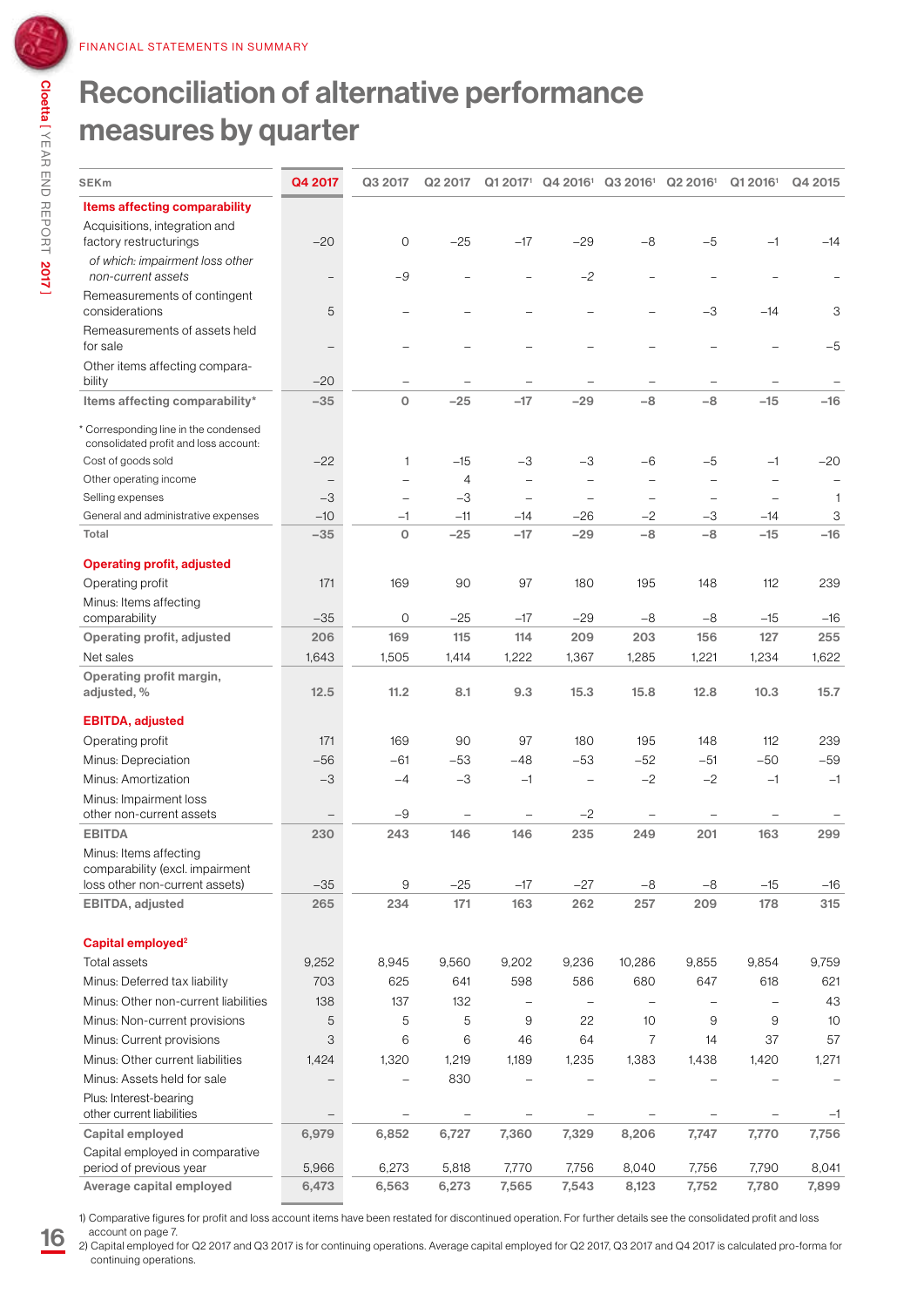

| SEKm                                                                                                                                                                    | Q4 2017        | Q3 2017     | Q2 2017     |                          |                                                             | $Q1 2017$ <sup>1</sup> $Q4 2016$ <sup>1</sup> $Q3 2016$ <sup>1</sup> $Q2 2016$ <sup>1</sup> |             | Q12016 <sup>1</sup>                 | Q4 2015     |
|-------------------------------------------------------------------------------------------------------------------------------------------------------------------------|----------------|-------------|-------------|--------------------------|-------------------------------------------------------------|---------------------------------------------------------------------------------------------|-------------|-------------------------------------|-------------|
| Return on capital employed <sup>3</sup>                                                                                                                                 |                |             |             |                          |                                                             |                                                                                             |             |                                     |             |
| Operating profit                                                                                                                                                        |                |             |             |                          |                                                             |                                                                                             |             |                                     |             |
| (rolling 12 months)                                                                                                                                                     | 527            | 536         | 562         | 620                      | 635                                                         | 705                                                                                         | 701         | 689                                 | 671         |
| Financial income<br>(rolling 12 months)                                                                                                                                 | $\overline{7}$ | 12          | 17          | 21                       | 17                                                          | 18                                                                                          | 13          | 8                                   | 6           |
| Operating profit plus financial                                                                                                                                         |                |             |             |                          |                                                             |                                                                                             |             |                                     |             |
| income (rolling 12 months)                                                                                                                                              | 534            | 548         | 579         | 641                      | 652                                                         | 723                                                                                         | 714         | 697                                 | 677         |
| Average capital employed                                                                                                                                                | 6,473          | 6,563       | 6,273       | 5,930                    | 5,879                                                       | 8,123                                                                                       | 7,752       | 7,780                               | 7,899       |
| Return on capital employed, %                                                                                                                                           | 8.2            | 8.3         | 9.2         | 10.8                     | 11.1                                                        | 8.9                                                                                         | 9.2         | 9.0                                 | 8.6         |
| Cash conversion <sup>4</sup>                                                                                                                                            |                |             |             |                          |                                                             |                                                                                             |             |                                     |             |
| EBITDA, adjusted                                                                                                                                                        | 265            | 234         | 171         | 163                      | 262                                                         | 257                                                                                         | 209         | 178                                 | 315         |
| Minus: Capital expenditures                                                                                                                                             | 45             | 32          | 32          | 31                       | 47                                                          | 34                                                                                          | 26          | 33                                  | 47          |
| <b>EBITDA, adjusted less capital</b>                                                                                                                                    |                |             |             |                          |                                                             |                                                                                             |             |                                     |             |
| expenditures                                                                                                                                                            | 220            | 202         | 139         | 132                      | 215                                                         | 223                                                                                         | 183         | 145                                 | 268         |
| EBITDA, adjusted                                                                                                                                                        | 265            | 234         | 171         | 163                      | 262                                                         | 257                                                                                         | 209         | 178                                 | 315         |
| Cash conversion, %                                                                                                                                                      | 83.0           | 86.3        | 81.3        | 81.0                     | 82.1                                                        | 86.8                                                                                        | 87.6        | 81.5                                | 85.1        |
| Changes in net sales <sup>5</sup>                                                                                                                                       |                |             |             |                          |                                                             |                                                                                             |             |                                     |             |
| Net sales                                                                                                                                                               | 1,643          | 1,505       | 1,414       | 1,222                    | 1,367                                                       | 1,285                                                                                       | 1,221       | 1,234                               | 1,622       |
| Net sales in comparative period                                                                                                                                         |                |             |             |                          |                                                             |                                                                                             |             |                                     |             |
| of previous year                                                                                                                                                        | 1,367          | 1,285       | 1,221       | 1,234                    | n/a                                                         | n/a                                                                                         | n/a         | n/a                                 | 1,579       |
| Net sales, change                                                                                                                                                       | 276            | 220         | 193         | $-12$                    | n/a                                                         | n/a                                                                                         | n/a         | n/a                                 | 43          |
| Minus: Structural changes                                                                                                                                               | 285            | 261         | 161         | $\overline{\phantom{0}}$ | n/a                                                         | n/a                                                                                         | n/a         | n/a                                 | 75          |
| Minus: Changes in exchange rates                                                                                                                                        | $-9$           | $-5$        | 38          | 13                       | n/a                                                         | n/a                                                                                         | n/a         | n/a                                 | 4           |
| Organic growth                                                                                                                                                          | $\mathbf 0$    | $-36$       | $-6$        | $-25$                    | n/a                                                         | n/a                                                                                         | n/a         | n/a                                 | $-36$       |
| Structural changes, %                                                                                                                                                   | 20.8           | 20.3        | 13.2        | $\frac{1}{2}$            | n/a                                                         | n/a                                                                                         | n/a         | n/a                                 | 4.7         |
| Organic growth, %                                                                                                                                                       | 0.0            | $-2.8$      | $-0.5$      | $-2.0$                   | n/a                                                         | n/a                                                                                         | n/a         | n/a                                 | $-2.3$      |
|                                                                                                                                                                         |                |             |             |                          |                                                             |                                                                                             |             |                                     |             |
| Profit for the period excluding impact of impairment loss discontinued operation<br>including income tax effects and other items affecting comparability                |                |             |             |                          |                                                             |                                                                                             |             |                                     |             |
| Profit/loss for the period                                                                                                                                              | 20             | 153         | $-329$      | 59                       | $-420$                                                      | 108                                                                                         | 77          | 44                                  | 157         |
| Minus: Impairment loss<br>discontinued operation including                                                                                                              |                |             |             |                          |                                                             |                                                                                             |             |                                     |             |
| income tax effects                                                                                                                                                      | -82            | $-32$       | $-365$      |                          | -594                                                        |                                                                                             |             |                                     |             |
| Minus: Other items affecting<br>comparability                                                                                                                           | $-20$          |             |             |                          |                                                             |                                                                                             |             |                                     |             |
| Profit for the period exclud-<br>ing impact of impairment loss<br>discontinued operation including<br>income tax effects and other                                      |                |             |             |                          |                                                             |                                                                                             |             |                                     |             |
| items affecting comparability                                                                                                                                           | 122            | 185         | 36          | 59                       | 174                                                         | 108                                                                                         | 77          | 44                                  | 157         |
| Average number of shares (basic)                                                                                                                                        | 286,645,530    | 286,645,530 | 286,339,892 | 286,279,569              | 286,279,569                                                 | 286,279,569                                                                                 | 286,159,369 | 286,051,689                         | 286,051,689 |
| Average number of shares (diluted)                                                                                                                                      | 286,835,623    |             |             |                          | 286,875,122 286,626,106 286,607,989 286,560,336 286,558,440 |                                                                                             |             | 286,471,820 286,404,267 286,359,672 |             |
| Earnings per share, basic exclud-<br>ing impact of impairment loss dis-<br>continued operation including tax<br>effects and other items affecting<br>comparability, SEK | 0.43           | 0.65        | 0.13        | 0.21                     | 0.61                                                        | 0.38                                                                                        | 0.27        | 0.15                                | 0.55        |
| Earnings per share, diluted exclud-<br>ing impact of impairment loss dis-<br>continued operation including tax<br>effects and other items affecting                     |                |             |             |                          |                                                             |                                                                                             |             |                                     |             |
| comparability, SEK                                                                                                                                                      | 0.43           | 0.64        | 0.13        | 0.21                     | 0.61                                                        | 0.38                                                                                        | 0.27        | 0.15                                | 0.55        |

1) Comparative figures for profit and loss account items have been restated for discontinued operation. For further details see the consolidated profit and loss account on page 7.

2) Capital employed for Q2 2017 and Q3 2017 is for continuing operations. Average capital employed for Q2 2017, Q3 2017 and Q4 2017 is calculated pro-forma for continuing operations.

3) Comparative figures for Q2 2015 till Q3 2016 have not been restated for discontinued operation, as only either the numerator or denominator in the calculation has been restated for discontinued operation. Return on capital employed for Q4 2016 to Q4 2017 has been calculated pro-forma for continuing operations.

4) The capital expenditure included in the calculation of the cash conversion has been adjusted for the capital expenditure related to discontinued operation.

5) The changes in net sales for Q1 2016 to Q4 2016 have not been restated for discontinued operation, as the net sales of the comparative period previous are not comparable to the net sales of the current period.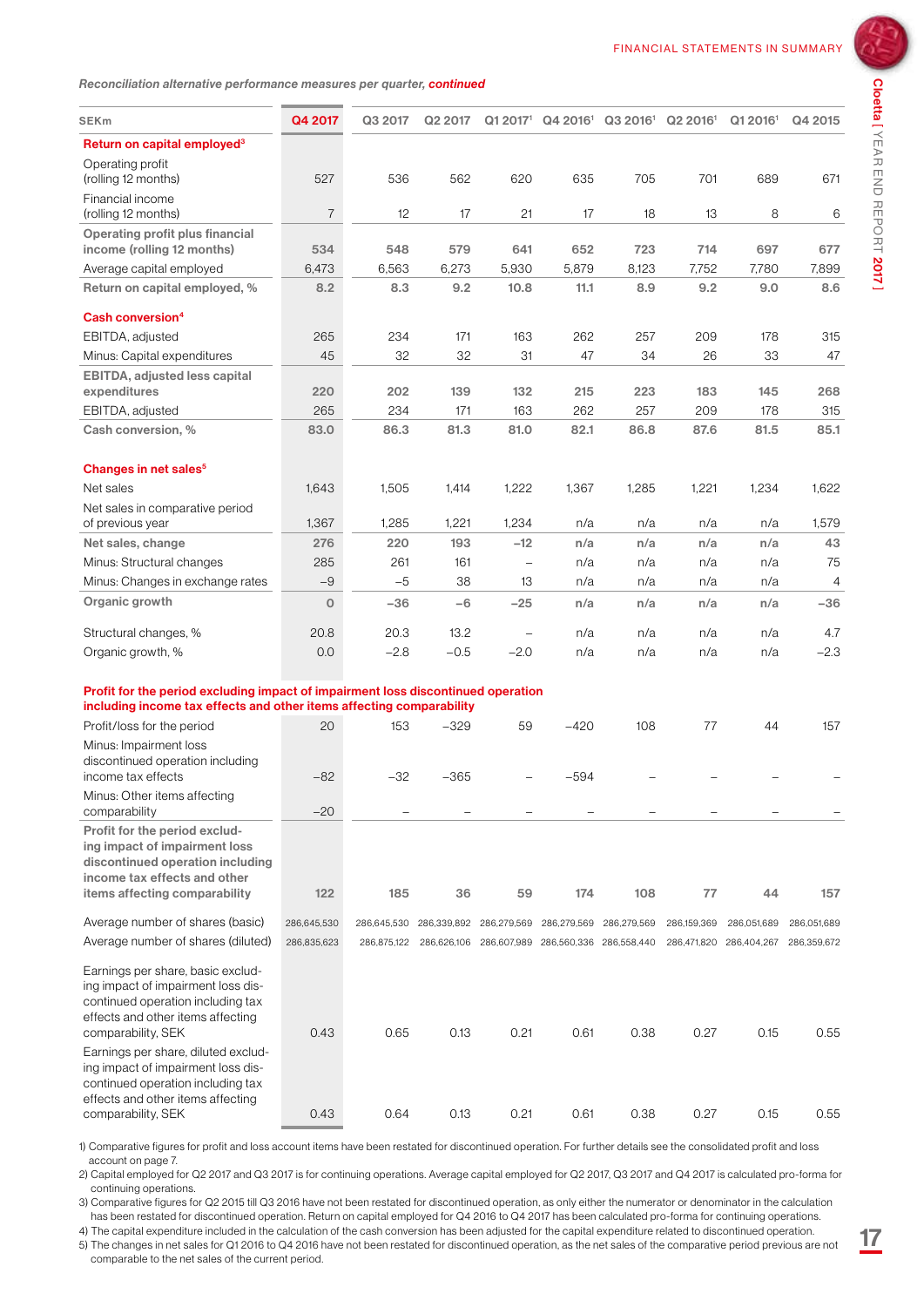### Condensed parent company profit and loss account

|                         |                        | <b>Fourth quarter</b> | <b>Full year</b> |        |  |  |
|-------------------------|------------------------|-----------------------|------------------|--------|--|--|
| <b>SEK<sub>m</sub></b>  | <b>Oct-Dec</b><br>2017 | Oct-Dec<br>2016       | 2017             | 2016   |  |  |
| Net sales               | 30                     | 27                    | 107              | 100    |  |  |
| <b>Gross profit</b>     | 30                     | 27                    | 107              | 100    |  |  |
| Administrative expenses | $-32$                  | $-32$                 | $-129$           | $-122$ |  |  |
| <b>Operating loss</b>   | $-2$                   | $-5$                  | $-22$            | $-22$  |  |  |
| Net financial items     | 18                     | 89                    | 23               | 35     |  |  |
| Profit before tax       | 16                     | 84                    | 1                | 13     |  |  |
| Income tax              | $-3$                   | $-19$                 | $\mathbf{O}$     | $-3$   |  |  |
| Profit for the period   | 13                     | 65                    | 1                | 10     |  |  |

Profit for the period corresponds to comprehensive income for the period.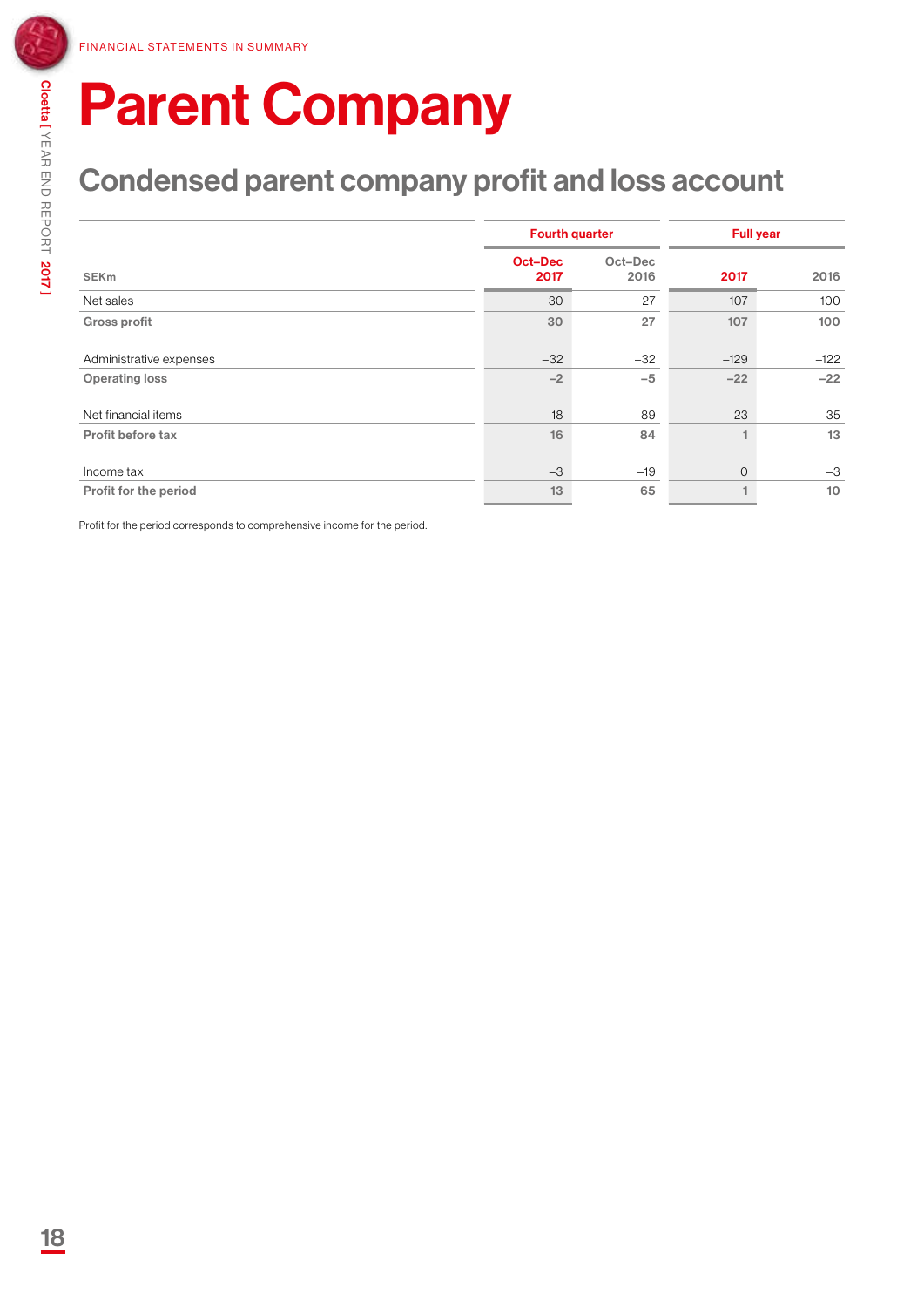### Condensed parent company balance sheet

| <b>SEKm</b>                          | 31 Dec 2017 | 31 Dec 2016    |
|--------------------------------------|-------------|----------------|
| <b>ASSETS</b>                        |             |                |
| Non-current assets                   | 5,353       | 5,329          |
|                                      |             |                |
| <b>Current assets</b>                | 51          | 117            |
| <b>TOTAL ASSETS</b>                  | 5,404       | 5,446          |
|                                      |             |                |
| <b>EQUITY AND LIABILITIES</b>        |             |                |
| Equity                               | 3,889       | 4,093          |
|                                      |             |                |
| Non-current liabilities              |             |                |
| <b>Borrowings</b>                    | 134         | 1,131          |
| Derivative financial instruments     |             | $\circ$        |
| Provisions                           |             | -1             |
| <b>Total non-current liabilities</b> | 136         | 1,132          |
|                                      |             |                |
| <b>Current liabilities</b>           |             |                |
| <b>Borrowings</b>                    | 999         |                |
| Derivative financial instruments     | 0           | $\overline{4}$ |
| <b>Current liabilities</b>           | 380         | 217            |
| <b>Total current liabilities</b>     | 1,379       | 221            |
| <b>TOTAL EQUITY AND LIABILITIES</b>  | 5,404       | 5,446          |
|                                      |             |                |

### Condensed parent company statement of changes in equity

|                                       |        | <b>Full year</b> |  |  |  |
|---------------------------------------|--------|------------------|--|--|--|
| <b>SEK<sub>m</sub></b>                | 2017   | 2016             |  |  |  |
| Equity at beginning of period         | 4,093  | 4,218            |  |  |  |
| Profit/loss for the period            | ٠      | 10               |  |  |  |
| Total comprehensive income            |        | 10               |  |  |  |
| Transactions with the owners          |        |                  |  |  |  |
| Share-based payments                  | 11     | 9                |  |  |  |
| <b>Dividend</b>                       | $-216$ | $-144$           |  |  |  |
| <b>Total transactions with owners</b> | $-205$ | $-135$           |  |  |  |
|                                       |        |                  |  |  |  |
| Equity at end of period               | 3,889  | 4,093            |  |  |  |
|                                       |        |                  |  |  |  |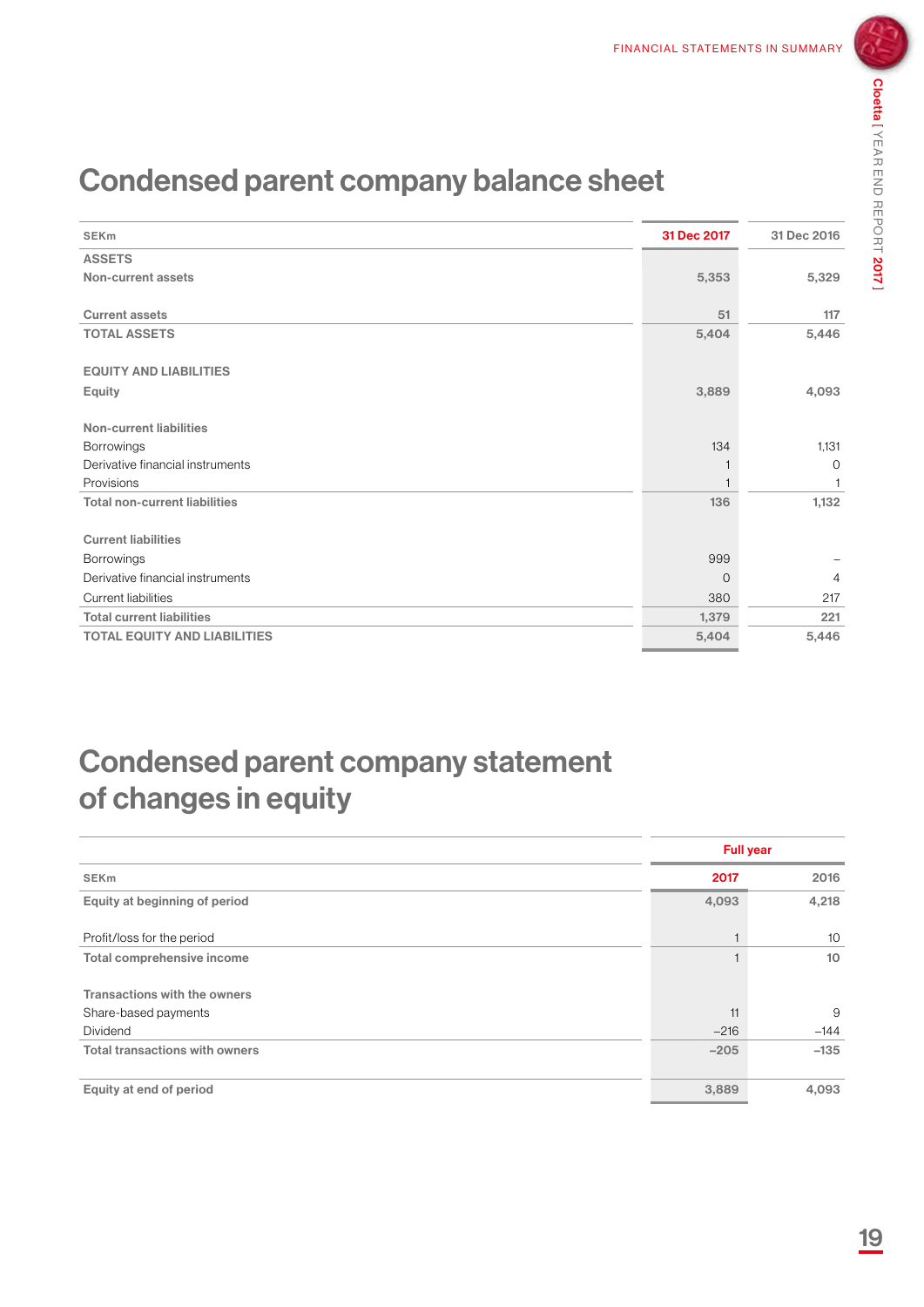## Accounting and valuation policies, disclosures and risk factors

#### Accounting and valuation policies

Compliance with legislation and accounting standards The consolidated financial statements are presented in accordance with the International Financial Reporting Standards (IFRS) established by the International Accounting Standards Board (IASB) and the interpretations issued by the IFRS Interpretations Committee (IFRIC) which have been endorsed by the European Commission for application in the EU. The applied standards and interpretations are those that were in force and had been endorsed by the EU at 1 January 2017. Furthermore, the Swedish Financial Reporting Board's recommendation RFR 1, Supplementary Accounting Rules for Groups, has been applied. The consolidated interim report is presented compliant with IAS 34, Interim Financial Reporting, and in compliance with the relevant provisions in the Swedish Annual Accounts Act and the Swedish Securities Market Act. The interim report for the Parent Company has been prepared in accordance with the Swedish Annual Accounts Act and the Swedish Securities Market Act, which are consistent with the provisions in recommendation RFR 2, Accounting for Legal Entities.

#### Basis of accounting

The same accounting policies and methods of computation are applied in the interim financial statements as in the most recent annual financial statements. Reference is made to Note 34 'Changes in accounting policies' in the annual and sustainability report for 2016. No new standards are effective as from 1 January 2017 which have been endorsed by the EU.

A number of new standards and amendments to standards and interpretations are effective for annual periods beginning after 1 January 2017, and have not been applied in preparing these consolidated financial statements. None of these is expected to have impact on the consolidated financial statements of the Group, except the following set out below:

IFRS 9, 'Financial Instruments', published in July 2014, replaces the existing guidance in IAS 39 Financial Instruments, Recognition and Measurement. IFRS 9 addresses the classification, measurement and derecognition of financial assets and financial liabilities, introduces new rules for hedge accounting and a new impairment model for financial assets. The new standard also introduces expanded disclosure requirements and changes in presentation. These are expected to change the nature and extent of the Group's disclosures about its financial instruments particularly in the year of the adoption of the new

standard. The standard must be applied for financial years commencing on or after 1 January 2018, with early adoption permitted.

The Group has reviewed its financial assets and liabilities and assessed the potential impact on its consolidated financial statements resulting from the application of IFRS 9. Based on the assessments performed Cloetta concluded that its current hedge relationships qualifies as continuing hedges upon the adoption of IFRS 9 and has updated its hedge documentation in accordance with IFRS 9. This does not have an impact on the company's balance sheet or income statement. Also in other areas IFRS 9 does not have a material impact on Cloetta's consolidated financial statements. The Group applies the new rules retrospectively from 1 January 2018.

IFRS 15, 'Revenue from contracts with customers', establishes a comprehensive framework for determining whether, how much and when revenue is recognized. This standard replaces IAS 18 covering contracts for goods and services, IAS 11 covering construction contracts and IFRIC 13 covering Customer Loyalty Programmes. The new standard is based on the principle that revenue is recognised when control of a good or service transfers to a customer. The standard permits either a full retrospective or a modified retrospective approach for the adoption. The standard is mandatory for financial years commencing on or after 1 January 2018, with early adoption permitted.

The Group started the implementation process in 2016 and finalized the impact assessment during the past financial year. Based on a detailed contract analysis Cloetta identified additional performance obligations within the pick & mix business to which revenue should be allocated. In accordance with IAS 18 Cloetta only recognised one performance 0bligation related to the sale of goods. In accordance with IFRS 15 Cloetta identified the following performance obligations: • Sale of goods

- 
- Leases of racks
- Merchandising services

The additional performance obligations do no give rise to a different timing of recognising revenue. For the performance obligation merchandising services – which is satisfied over time - Cloetta selected an appropriate method for measuring Cloetta's progress towards complete satisfaction of that performance obligation. For merchandising services the practical expedient (IFRS 15.B16) is applicable, whereas Cloetta can recognise revenue in the amount to which it has a right to invoice. Since normally delivery of goods as well as merchandising services take place weekly this output method best reflects the measure of progress of the merchandising service as performance ob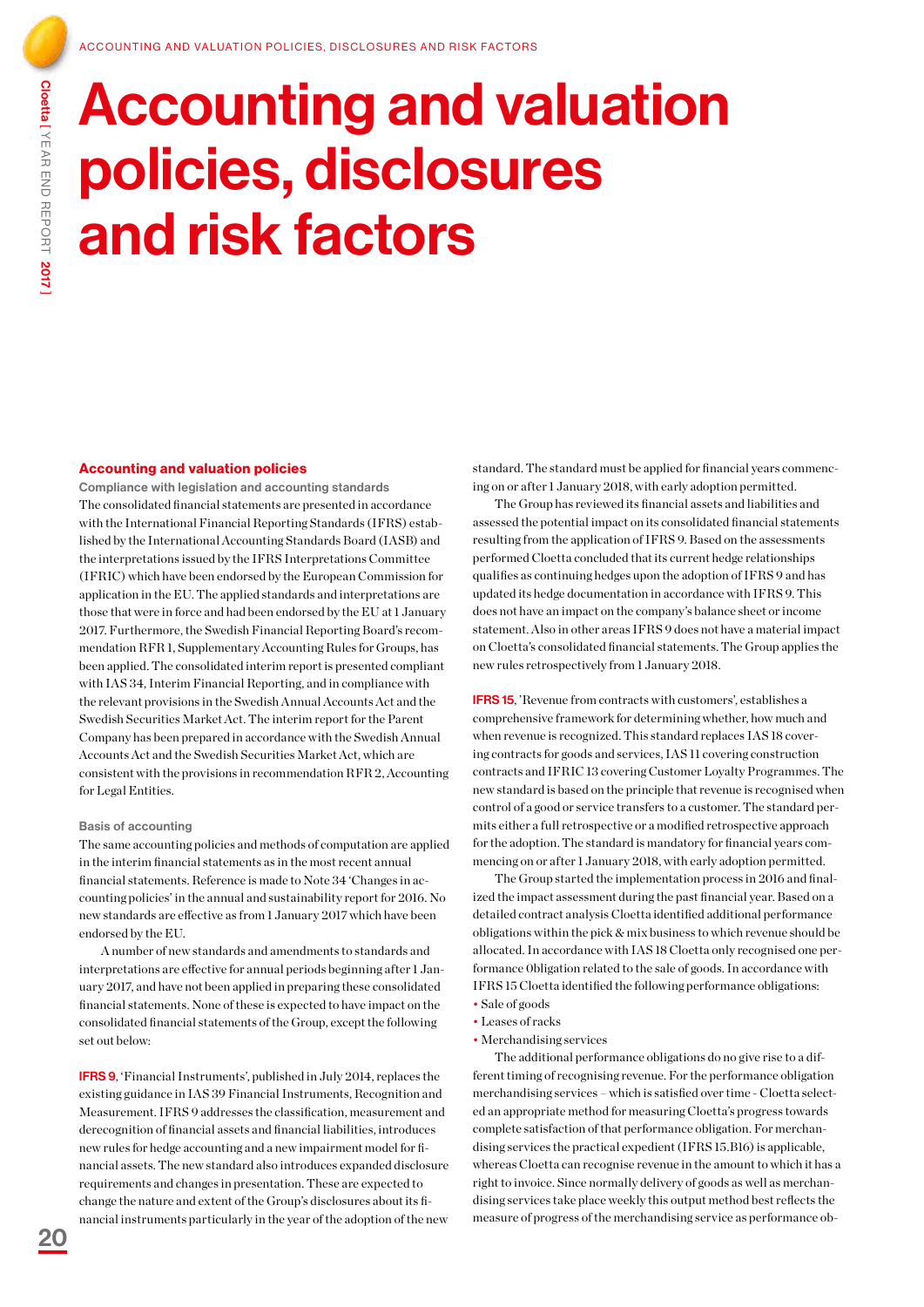ligation and timing of revenue recognition will not change compared to sale of goods.

Total revenues within the pick & mix full concept business for 2017 can be allocated to the identified performance obligation: sale of goods (84%), leases of racks (4%) and merchandising services (12%). Other areas of change identified during the impact assessment will not have any material impact on the Group's revenue recognition. Cloetta is currently in the process of updating:

- Its accounting systems;
- Accounting manuals;
- Controls framework; and
- Management reporting.

The above activities are not significant for Cloetta. The Group will adopt the standard from 1 January 2018 using the full retrospective approach which means that the cumulative impact of the adoption, which is not expected to be material, will be recognised in retained earnings as of 1 January 2017 and that comparatives will be restated.

IFRS 16, 'Leases', was issued in January 2016 and supersedes IAS 17 Leases. It will result in almost all leases being recognised on the balance sheet, as the distinction between operating and finance leases is removed. Under the new standard, an asset (the right to use the leased item) and a financial liability to pay rentals are recognised. The only exceptions are short-term and low-value leases. The standard is mandatory for financial years commencing on or after 1 January 2019. A company can choose to apply IFRS 16 before this date but only if it also applies IFRS 15 Revenue from contracts with customers.

The standard will affect the accounting for the Group's operating leases. The Group started the implementation process in 2016 and is on track with the transition process as disclosed in our consolidated annual report 2016. Following the impact assessment, Cloetta has nearly completed the extraction of relevant data points from all lease contracts. These will be used for the impact analysis and further quantification of the impact. The operating leases that will be recorded on Cloetta's balance sheet as a result of IFRS 16 will mainly be for land and buildings (offices and warehouses), transport (cars, forklifts and trucks) and other equipment (e.g. IT, machinery, equipment, printers and coffee machines).

At this stage, the Group is not able to quantify the impact of the new rules on the Group's financial statements or to decide on the method of first-time application. However, the Group does not intend to adopt the standard before its effective date.

### **Disclosures**

#### Parent Company

Cloetta AB's primary activities include head office functions such as group-wide management and administration. The comments below refer to the period from 1 January to 31 December 2017. Net sales in the Parent Company amounted to SEK 107m (100) and referred mainly to intra-group services. Operating loss was SEK –22m (–22). Net financial items totaled SEK 23m (35). Profit before tax was SEK 1m (13) and profit after tax was SEK 1m (10). Cash and cash equivalents and short-term investments amounted to SEK 0m (0).

#### The Cloetta share

Cloetta's class B share is listed on Nasdaq Stockholm, Mid Cap. During the period from 1 January to 31 December 2017, a total of 181,962,630 shares were traded for a combined value of SEK 5,722m, equal to around 64 per cent of the total number of class B shares at the end of the period. The highest quoted bid price during the period from 1 January to 31 December 2017 was SEK 38.80 (5 June) and the lowest was SEK 26.00 (15 September and 26 October). The share price on 31 December 2017 was SEK 29.70 (last price paid).

During the period from 1 January to 31 December 2017, the Cloetta share increased by 3 per cent while the Nasdaq OMX Stockholm PI index increased by 6 per cent. Cloetta's share capital at 31 December 2017 amounted to 1,443,096,495. The total number of shares is 288,619,299, consisting of 5,735,249 (9,861,614) class A shares and 282,884,050 (278,757,685) class B shares, equal to a quota value of SEK 5 per share

#### Shareholders

On 31 December 2017 Cloetta AB had 20,125 shareholders. The largest shareholder was AB Malfors Promotor with a holding corresponding to 36.7 per cent of the votes and 25.4 per cent of the share capital in the company. Wellington Management was the second largest shareholder with 8.6 per cent of the votes and 10.2 per cent of the share capital. The third largest shareholder was Franklin Templeton with 6.0 per cent of the votes and 7.1 per cent of the share capital. Institutional investors held 91.0 per cent of the votes and 89.4 per cent of the share capital. Foreign shareholders held 46.6 per cent of the votes and 55.0 per cent of the share capital.

#### Guidelines on Alternative Performance Measures

On 8 December 2015 the Swedish Financial Supervisory Authority (FSA) ("Finansinspektionen") announced its intention to follow the ESMA (European Securities and Markets Authority) guidelines on Alternative Performance Measures (APMs). These guidelines are applicable for (interim) financial statements published after 3 July 2016. In accordance with these guidelines additional information on the use of APMs, including explanations of use and reconciliation of the APMs to the most directly reconcilable measures in the financial statements, have been included in these interim financial statements.

APMs presented in these interim financial statements should not be considered as a substitute for measures of performance in accordance with IFRS and may not be comparable to similarly titled measures by other companies.

#### Fair value measurement

- The only items recognized at fair value after initial recognition are:
- the interest rate swaps and forward foreign currency contracts categorised at level 2 of the fair value hierarchy in all periods presented;
- the contingent earn-out consideration related to the acquisition of Candyking Holding AB and is subsidiaries initially categorized at level 3, as well as;
- assets held for sale, in cases where the fair value less cost of disposal is below the carrying amount.

On 28 April 2017 the contingent earn-out consideration arising from the acquisition of Candyking Holding AB and its subsidiaries was recognized for an amount of SEK 128m.

The fair value of financial assets (loans and receivables) and liabilities measured at amortised cost is approximately equal to carrying amounts. The fair value of financial assets and liabilities for measurement purposes is estimated by discounting the future contractual cash flows at the current market interest rate that is available to the Group for similar financial instruments. The fair value measurements by level according to the fair value measurement hierarchy are as follows: • Quoted prices (unadjusted) in active markets for identical assets or

- liabilities (level 1).
- Inputs other than quoted prices included within level 1 that are observable for the asset or liability, either directly (that is, as prices) or indirectly (that is, derived from prices) (level 2).
- Inputs for the asset or liability that are not based on observable market data (that is, unobservable inputs) (level 3).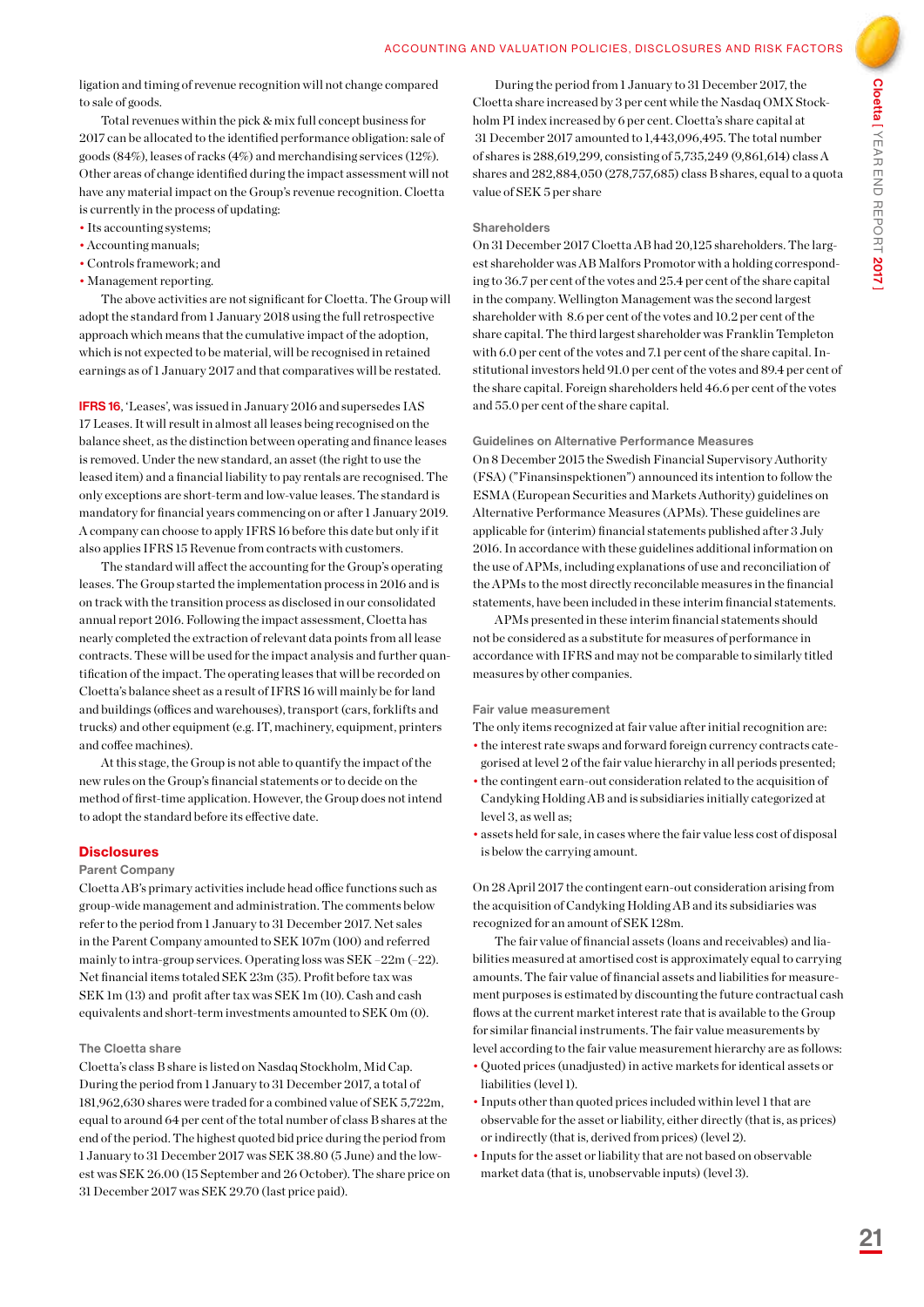Cloetta [ YEAR END REPORT 2017 ]

The following table presents the Group's assets and liabilities that were measured at fair value at 31 December 2017:

| <b>SEK<sub>m</sub></b>                              | Level 1 Level 2 Level 3 |     | <b>Total</b>     |
|-----------------------------------------------------|-------------------------|-----|------------------|
| Assets                                              |                         |     |                  |
| Assets at fair value through<br>profit or loss      |                         |     |                  |
| - Forward foreign currency                          |                         |     |                  |
| contracts                                           | Ω                       |     | $\left( \right)$ |
| <b>Total assets</b>                                 | n                       |     |                  |
| Liabilities                                         |                         |     |                  |
| Liabilities at fair value through<br>profit or loss |                         |     |                  |
| - Interest rate swaps                               | 3                       |     | 3                |
| - Contingent consideration                          |                         | 138 | 138              |
| <b>Total liabilities</b>                            | 3                       | 138 | 141              |

The assets and liabilities measured at fair value are reflected in the 'derivative financial instruments' and 'other non-current liabilities'.

The following table presents the Group's assets and liabilities that were measured at fair value as per 31 December 2016:

| <b>SEK<sub>m</sub></b>                              | Level 1 Level 2 Level 3 |   | Total |
|-----------------------------------------------------|-------------------------|---|-------|
| Assets                                              |                         |   |       |
| Assets at fair value through<br>profit or loss      |                         |   |       |
| - Forward foreign currency<br>contracts             | 4                       |   | 4     |
| - Assets measured at fair value                     |                         | 9 | 9     |
| <b>Total assets</b>                                 | 4                       | 9 | 13    |
| Liabilities                                         |                         |   |       |
| Liabilities at fair value through<br>profit or loss |                         |   |       |
| - Interest rate swaps                               | 7                       |   |       |
| <b>Total liabilities</b>                            | 7                       |   |       |

The assets measured at fair value less cost of disposal at 31 December 2016 consisted of the land and building in Zola Predosa, Italy. The assets and liabilities measured at fair value are reflected in the 'derivative financial instruments' and 'assets held for sale'.

The movement of financial instruments categorised at level 3 of the fair value hierarchy can be specified as follows:

| <b>SEK<sub>m</sub></b>                                                                                           | 2017 | 2016   |
|------------------------------------------------------------------------------------------------------------------|------|--------|
| <b>Opening Balance</b>                                                                                           |      | 125    |
| Business combinations                                                                                            | 128  |        |
| Remeasurements recognized in<br>profit and loss                                                                  |      |        |
| - Unrealized remeasurements on contingent<br>considerations recognised in general and<br>administrative expenses | $-5$ | 17     |
| - Unrealized interest on contingent considera-<br>tions recognised in other financial expenses                   | 15   | 10     |
| Remeasurements recognized in other com-<br>prehensive income                                                     |      |        |
| - Unrealized currency translation differences                                                                    |      | 2      |
| Settlements                                                                                                      |      |        |
| - Settlement via balance sheet                                                                                   |      | $-154$ |
| <b>Closing Balance</b>                                                                                           | 138  |        |

On 28 April 2017 the contingent earn-out consideration arising from the acquisition of Candyking Holding AB and its subsidiaries was recognized for an amount of SEK 128m. At the end of the quarter the expected undiscounted contingent earn-out consideration amounted to SEK 170m (discounted: SEK 138m). On 4 October 2016 the contingent earn-out consideration related to the acquisition of Alrifai Nutisal AB (currently known as Cloetta Nutisal AB) was settled for an amount of SEK 48m, resulting in a transfer from fair value hierarchy level 3 to 2 in the third quarter of 2016. No other transfers between fair value hierarchy levels has occured during the financial year or the prior financial year. The fair value of financial instruments that are not traded in an active market (for example, over-the-counter derivatives) is determined by using valuation techniques. These valuation techniques maximise the use of observable market data where it is available and rely as little as possible on entity-specific estimates. If all significant inputs required to determine the fair value of an instrument are observable, the instrument is included at level 2. The valuation of the instruments is based on quoted market prices, but the underlying swap amounts are based on the specific requirements of the Group. These instruments are therefore included at level 2. The fair value measurement of the contingent (earn-out) considerations requires the use of significant unobservable inputs and were thereby initially categorised at level 3. The valuation techniques and inputs used to value financial instruments are:

- Quoted market prices or dealer quotes for similar instruments.
- The fair value of interest rate swaps is calculated as the present valueof the estimated future cash flows based on observable yield curves.
- The fair value of forward foreign currency contracts is calculated using the difference between the exchange rate on the spot date with the contractually agreed upon exchange rates.
- The fair value of the assets held for sale is based on valuations by external independent valuators.
- Other techniques, such as discounted cash flow analysis, are used to determine the fair value of the remaining financial instruments.

The fixed assets measured at fair value are identified as a non-recurring fair value measurement and are related to the assets held for sale. The assets are valued at fair value in case the fair value less cost of disposal is below the carrying amount. The contingent (earn-out) considerations are measured at fair value using a scenario model with an earn-out threshold, different results and related changes, and an applicable multiplier as input. These data are aligned with the earnout contracts.

The inter-relationship between significant unobservable inputs and fair value measurement are:

- The estimated fair value of the contingent earn-out consideration related to the acquisition of Alrifai Nutisal AB would increase (decrease) if:
- the forecasted profit before indirect cost for 2016 were higher (lower).
- The estimated fair value of the contingent consideration arising from option agreements would increase (decrease) if:
- the working capital at 31 December 2015 was higher (lower),
- the cash balance at 31 December 2015 was higher (lower),
- the adjusted gross profit for 2015 was higher (lower).
- The estimated fair value of the contingent earn-out consideration related to the acquisition of Candyking Holding AB and its subsidiaries will increase (decrease) if:
- the forecasted Cloetta's and Candyking's combined sales volume of pick & mix in confectionery and natural snacks in the Nordic countries, the UK and Poland during 2018 is higher (lower). For detailed information about the accounting policies, see
- Cloetta's annual and sustainability report 2016 at www.cloetta.com.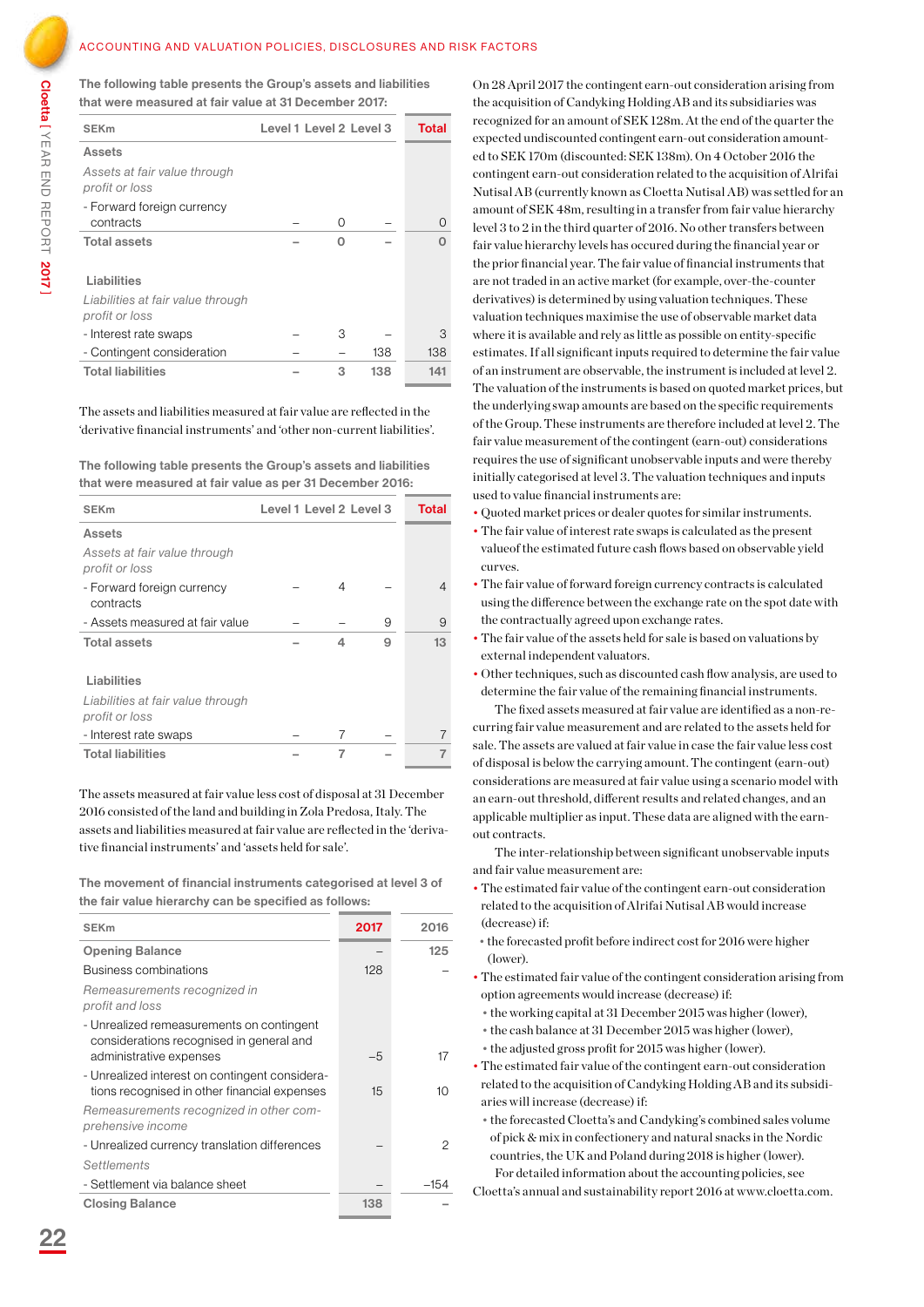#### Taxes

The net effect of international tax rate differences and rate changes, recognition of a valuation allowance on deferred tax assets, changes in filing positions and non-deductible expenses impacted the effective tax rate of the Group unfavourably. Cloetta's deferred tax balances have been calculated according to the enacted or substantially enacted tax rates.

### Acquisition of Candyking Holding AB

On 28 April 2017 Cloetta acquired control of Candyking Holding AB and its subsidiaries, a leading concept supplier of pick & mix candy in the Nordic countries and the UK. The acquisition strengthens Cloetta's position within pick & mix and creates substantial synergies.

Cloetta acquired 100 per cent of the shares in Candyking as well as 100 percent of Candyking's outstanding bond and other debt. The purchase price amounted to SEK 325m on a cash and debt free basis, adjusted for transaction adjustments for net debt and working capital of SEK –62m, with a potential additional purchase price of maximum SEK 225m based on Cloetta's and Candyking's combined sales volume of pick & mix in confectionery and natural snacks in the Nordic countries, the UK and Poland during 2018. The seller of the shares was the former CEO of Candyking, Dani Evanoff. The majority of the purchase price as well as the potential additional purchase price has been allocated to the previous holders of Candyking's SEK 750m bond loan. In connection with closing of the acquisition, Candyking's bonds have been delisted from Nasdaq Stockholm. At the time of delisting the bond, an earn-out instrument has been issued to the previous bondholders and the previous shareholder that entitles to the future potential additional purchase price. The instrument is registered at Euroclear in order to facilitate the distribution of any additional purchase price to the instrument-holders.

The total goodwill of SEK 172m is not expected to be deductible for tax purposes. The acquired receivables contain of trade receivables of SEK 128m which are expected to be collected in full. The total transaction cost related to the acquisition amounted to SEK 14m and is fully recognized in the profit and loss account for of the period concerned as 'general and administrative expenses'. Due to the shortterm nature of the receivables, the fair value approximates the gross contractual amounts. The contractual cash flows which are not expected to be collected are immaterial. Candyking Holding AB and its subsidiaries contributed SEK 708m to Cloetta's consolidated revenues from acquisition date to 31 December 2017 had Candyking Holding AB and its subsidiaries been consolidated from 1 January 2017, it would have (pro forma) contributed SEK 1,092m to consolidated revenues over the period from 1 January 2017 to 31 December 2017. Because Candyking Holding AB and its subsidiaries were acquired on 28 April 2017, the accounting for the business combination is preliminary and has not yet been finalized, as the company is still assessing certain information. The goodwill acquired is allocated to the cash generating unit Scandinavia.

#### Acquisition of Candyking Holding AB

| <b>SEK<sub>m</sub></b>                                                |        |
|-----------------------------------------------------------------------|--------|
| <b>Consideration transferred</b>                                      |        |
| Purchase price                                                        | 325    |
| Transaction adjustment                                                | $-62$  |
| Contingent consideration                                              | 128    |
| <b>Consideration transferred</b>                                      | 391    |
| Acquisition Candyking bond and other debt                             | $-391$ |
| Net consideration                                                     | 0      |
| Recognised amounts of identifiable assets and<br>liabilities assumed: |        |
| Non-current assets                                                    | 279    |
| Intangible assets (excl. goodwill)                                    | 177    |
| Property, plant and equipment                                         | 80     |
| Other non-current assets                                              | 22     |
| <b>Current assets</b>                                                 | 256    |
| Inventories                                                           | 90     |
| Trade and other receivables                                           | 152    |
| Cash and cash equivalents                                             | 14     |
| Non-current liabilities                                               | $-41$  |
| Deferred tax liabilities                                              | $-41$  |
| <b>Current liabilities</b>                                            | $-666$ |
| Bond and other debt                                                   | $-391$ |
| Other borrowings                                                      | $-23$  |
| Trade payables                                                        | $-136$ |
| Taxes and social security premiums                                    | $-50$  |
| Other current liabilities                                             | -66    |
| Total identifiable net assets                                         | $-172$ |
| Goodwill                                                              | 172    |
| <b>Net consideration</b>                                              | O      |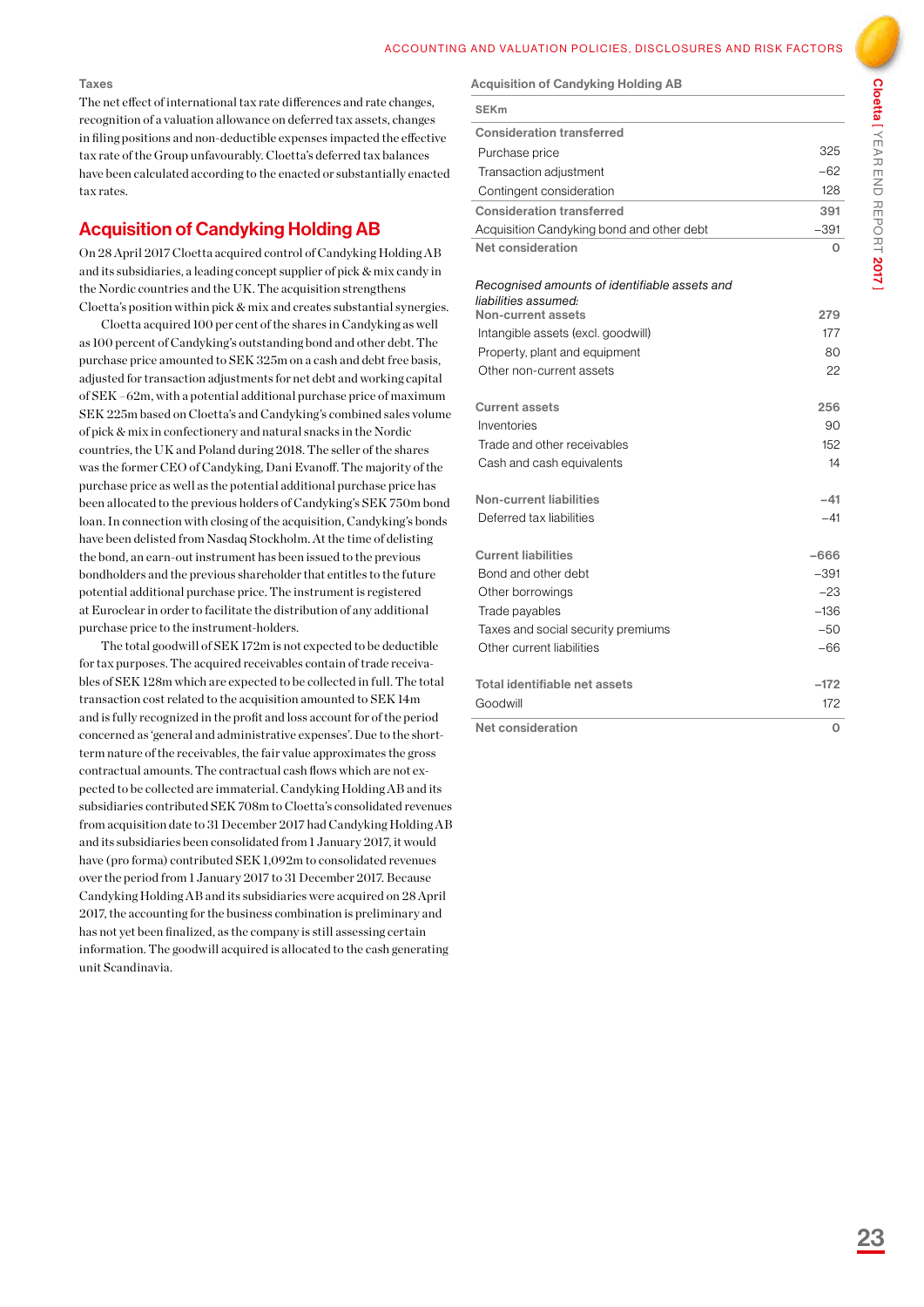### Discontinued operation

On 5 September 2017 Cloetta Italia S.r.l. was sold to Katjes International GmbH.

Cloetta Italia S.r.l. is accounted for as discontinued operation. The comparative figures in the consolidated profit and loss account and consolidated statement of comprehensive income have been restated to present the discontinued operation separately from continuing operations.

Cloetta has recognised an impairment loss of SEK 159m on intangible assets and an impairment loss of SEK 238m on property, plant

and equipment as a result of a write-down of the carrying value of the assets subject to the disposal to their lower fair value less cost of disposal in the second and third quarter of 2017. The impairment loss is recognised in profit/loss from discontinued operation, net of tax.

The disposal was completed via a transfer of the shares of Cloetta Italia S.r.l. Assets and liabilities which will be retained in the Cloetta Group have been transferred within the group before the transfer of shares took place.

### The following table presents the result from discontinued operation:

|                                                                                                                                                | <b>Fourth quarter</b>  |                 | <b>Full year</b> |          |  |
|------------------------------------------------------------------------------------------------------------------------------------------------|------------------------|-----------------|------------------|----------|--|
| <b>SEK<sub>m</sub></b>                                                                                                                         | <b>Oct-Dec</b><br>2017 | Oct-Dec<br>2016 | 2017             | 2016     |  |
| Net sales                                                                                                                                      |                        | 317             | 316              | 745      |  |
| Cost of goods sold                                                                                                                             |                        |                 |                  |          |  |
| - Impairment loss                                                                                                                              |                        |                 | $-238$           |          |  |
| - Other cost of goods sold                                                                                                                     |                        | $-211$          | $-181$           | $-449$   |  |
| Total cost of goods sold                                                                                                                       |                        | $-211$          | $-419$           | $-449$   |  |
| <b>Gross profit</b>                                                                                                                            |                        | 106             | $-103$           | 296      |  |
| Selling expenses                                                                                                                               |                        | $-40$           | $-102$           | $-149$   |  |
| General and administrative expenses                                                                                                            |                        |                 |                  |          |  |
| - Impairment loss                                                                                                                              |                        | $-771$          | $-159$           | $-771$   |  |
| - Other general and administrative expenses                                                                                                    |                        | $-23$           | $-80$            | $-93$    |  |
| Total general and administrative expenses                                                                                                      |                        | $-794$          | $-239$           | $-864$   |  |
| <b>Operating profit/loss</b>                                                                                                                   |                        | $-728$          | $-444$           | $-717$   |  |
| Financial income                                                                                                                               |                        | $\circ$         | $\overline{0}$   | $\Omega$ |  |
| Financial expenses                                                                                                                             |                        | $\circ$         | $-1$             | $-8$     |  |
| Net financial items                                                                                                                            |                        | $\Omega$        | $-1$             | $-8$     |  |
| Profit/loss before tax and reclassification of currency translation<br>differences on discontinued operation                                   |                        | $-728$          | $-445$           | $-725$   |  |
| Income tax                                                                                                                                     |                        | 186             | 9                | 187      |  |
| Profit/loss from discontinued operation before reclassification<br>of currency translation difference on discontinued operation,<br>net of tax |                        | $-542$          | $-436$           | $-538$   |  |
| Currency translation differences on discontinued operation reclassified<br>from other comprehensive income                                     |                        |                 | 102              |          |  |
| Profit/loss from discontinued operation, net of tax                                                                                            |                        | $-542$          | $-334$           | $-538$   |  |

### The following table presents the cash flow from discontinued operation being part of the condensed consolidated cash flow statement on page 10:

|                                       | <b>Fourth quarter</b> |                          | <b>Full year</b> |       |
|---------------------------------------|-----------------------|--------------------------|------------------|-------|
| <b>SEKm</b>                           | Oct-Dec<br>2017       | Oct-Dec<br>2016          | 2017             | 2016  |
| Cash flow from operating activities   | $-34$                 | 63                       | $-40$            | 141   |
| Cash flow from investing activities   | 64                    | $-11$                    | 361              | $-30$ |
| Cash flow from financing activities   |                       | $\overline{\phantom{m}}$ |                  |       |
| Cash flow from discontinued operation | 30                    | 52                       | 321              | 111   |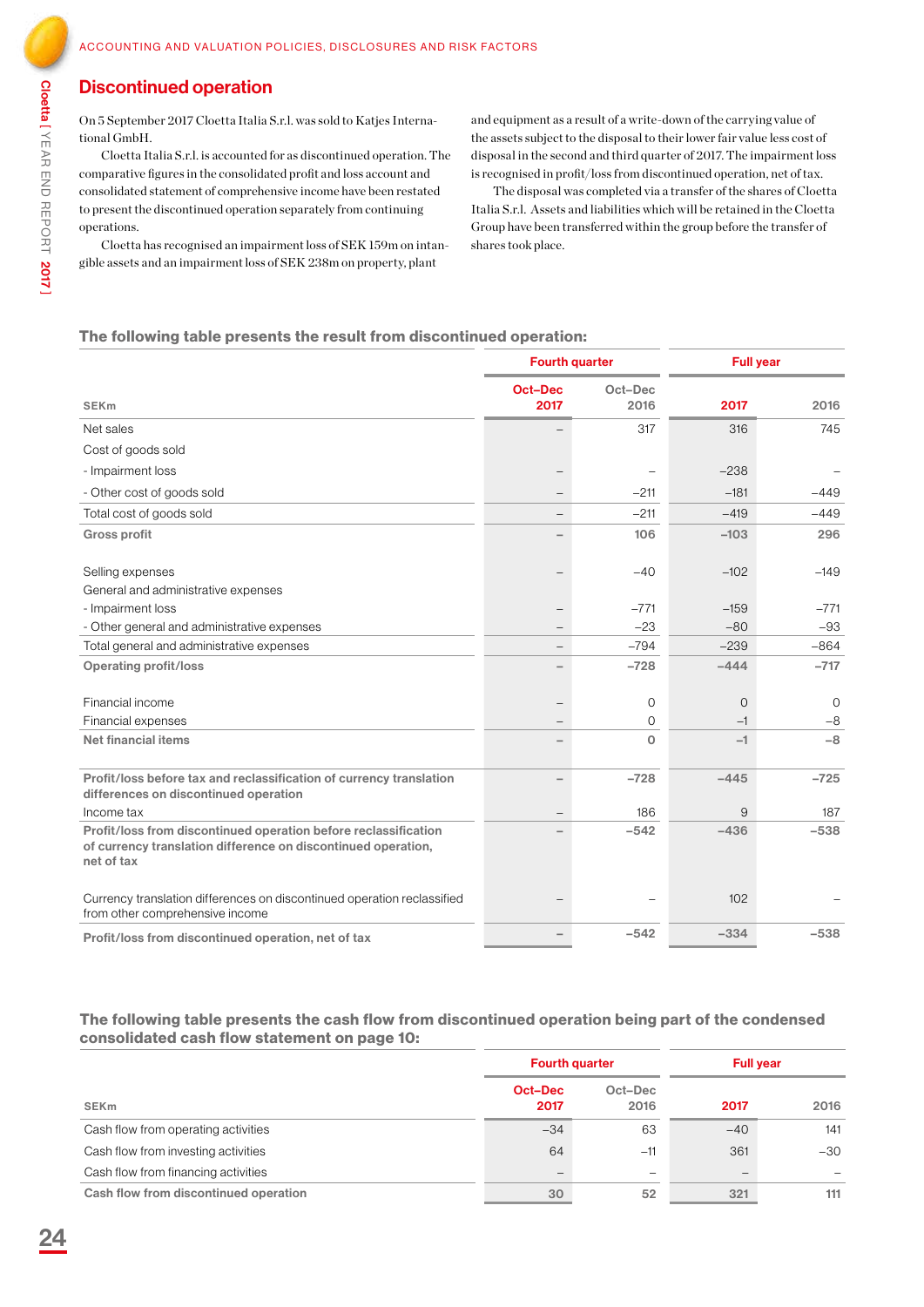The following assets and liabilities were classified as held for sale in relation to the discontinued operation at 5 September 2017:

| <b>SEK<sub>m</sub></b>                        | 5 Sep 2017     |
|-----------------------------------------------|----------------|
| Intangible assets                             | 99             |
| Property, plant and equipment                 | 165            |
| Deferred tax asset                            | $\overline{7}$ |
| Other financial assets                        | 1              |
| Inventories                                   | 176            |
| Other current assets                          | 197            |
| Cash and cash equivalents                     | 18             |
| <b>Total assets disposed</b>                  | 663            |
|                                               |                |
| <b>Borrowings</b>                             | 64             |
| Deferred tax liability                        | 11             |
| Provisions for pensions and other             | 61             |
| long-term employee benefits                   |                |
| Provisions                                    | 3              |
| Other current liabilities                     | 194            |
| <b>Total liabilities disposed</b>             | 333            |
|                                               |                |
| Carrying amount of net assets held for sale   | 330            |
|                                               |                |
| Disposal consideration received               | 330            |
| Minus: Carrying amount of net assets disposed | $-330$         |
| Result on disposal, before income tax         |                |
| Income tax on result on disposal              |                |
| Result on disposal, net of tax                |                |

### Risk factors

Cloetta is an internationally active company that is exposed to a number of market and financial risks. All identified risks are monitored continuously and, if needed, risk mitigating measures are taken to limit their impact. The most relevant risk factors are described in the annual and sustainability report 2016 and consist of industry- and market-related risks, operational risks and financial risks. Compared to the annual and sustainability report which was published on 9 March 2017, Cloetta is more dependent on contracts with different maturity after the acquisition of Candyking which makes Cloetta's sales development somewhat more volatile.

### *Seasonal variations – discontinued operation*

Cloetta's sales and operating profit are subject to some seasonal variations. Sales in the first and second quarters are affected by the Easter holiday, depending on in which quarter it occurs. In the fourth quarter, sales are usually higher than in the first three quarters of the year, which is mainly attributable to the sale of products in Italy in connection with the holiday season.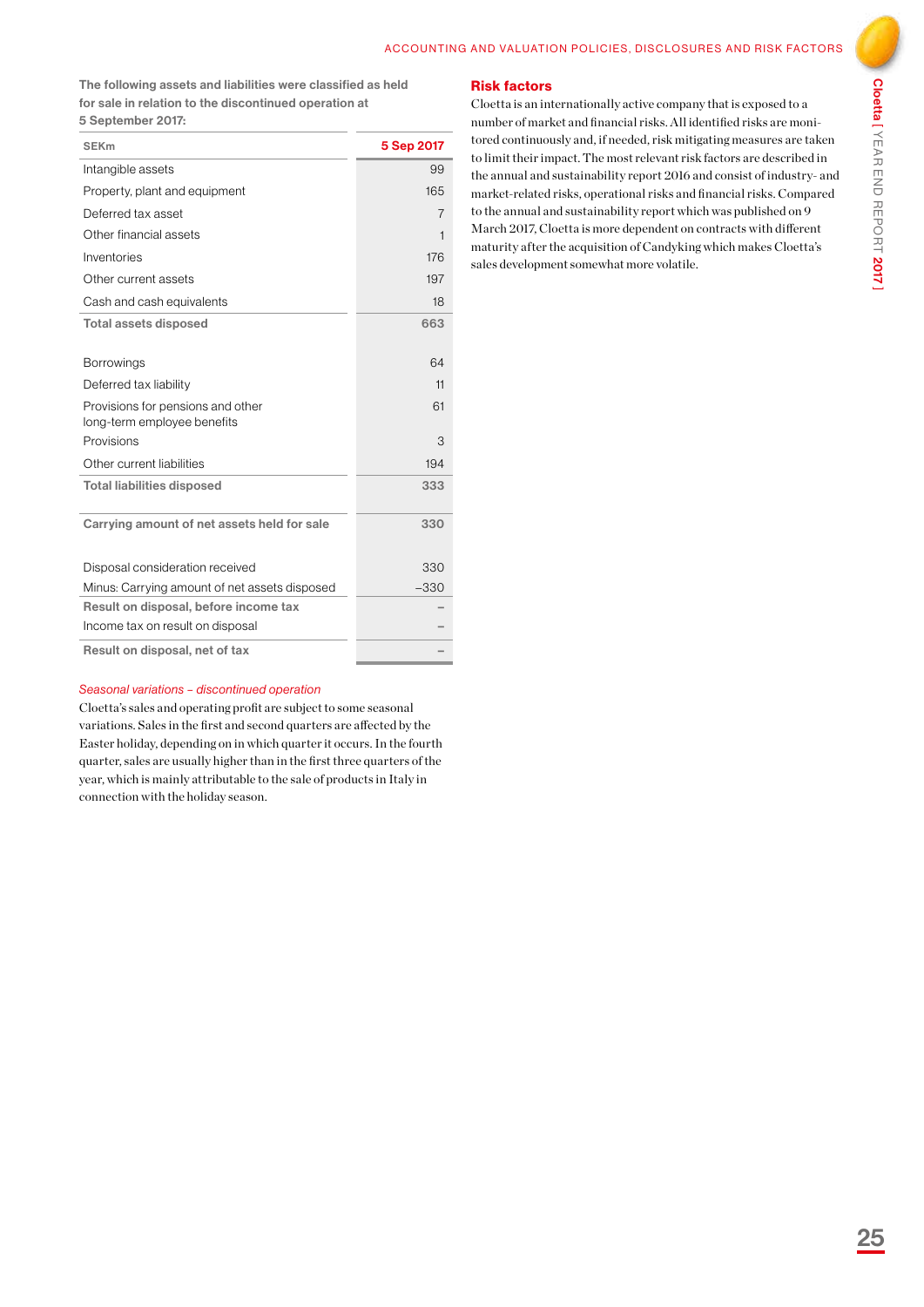## **Definitions**

| General                                         | All amounts in the tables are presented in SEK millions unless otherwise stated. All amounts in brackets ()<br>represent comparative figures for the same period of the prior year, unless otherwise stated.                                                                                      |                                                                                                                                                                                                                                                                                                                     |  |
|-------------------------------------------------|---------------------------------------------------------------------------------------------------------------------------------------------------------------------------------------------------------------------------------------------------------------------------------------------------|---------------------------------------------------------------------------------------------------------------------------------------------------------------------------------------------------------------------------------------------------------------------------------------------------------------------|--|
| Margins                                         | Definition/calculation                                                                                                                                                                                                                                                                            | Purpose                                                                                                                                                                                                                                                                                                             |  |
| Gross margin                                    | Net sales less cost of goods sold as a percentage of<br>net sales.                                                                                                                                                                                                                                | Gross margin measures production profitability.                                                                                                                                                                                                                                                                     |  |
| <b>Operating profit margin</b><br>(EBIT margin) | Operating profit expressed as a percentage of net<br>sales.                                                                                                                                                                                                                                       | Operating profit margin is used for measuring the<br>operational profitability.                                                                                                                                                                                                                                     |  |
| Operating profit margin,<br>adjusted            | Operating profit, adjusted for items affecting compa-<br>rability, as a percentage of net sales.                                                                                                                                                                                                  | Operating profit margin, adjusted excludes the impact<br>of items affecting comparability, enabling a compari-<br>son of operational profitability.                                                                                                                                                                 |  |
| Profit margin                                   | Profit/loss before tax expressed as a percentage of<br>net sales.                                                                                                                                                                                                                                 | This measure enables the profitability to be compared<br>across locations where corporate taxes differ.                                                                                                                                                                                                             |  |
| Return                                          | <b>Definition/calculation</b>                                                                                                                                                                                                                                                                     | <b>Purpose</b>                                                                                                                                                                                                                                                                                                      |  |
| <b>Cash conversion</b>                          | Operating profit, adjusted for items affecting compa-<br>rability, before depreciation and amortization less cap-<br>ital expenditures as a percentage of operating profit,<br>adjusted for items affecting comparability, before<br>depreciation and amortization.                               | Cash conversion measures the proportion of profits<br>that are converted to cash flow. Its use is to analyze<br>how much of the profit attributable to shareholders<br>is turned into cash that could be paid to investors<br>without damaging the business, except for cash flows<br>related to interest and tax.  |  |
| Return on capital employed                      | Operating profit plus financial income as a percentage<br>of average capital employed. The average capital<br>employed is calculated by taking the capital employed<br>per period end and the capital employed by period<br>end of the comparitive period in the previous year<br>divided by two. | Return on capital employed is used to analyse<br>profitability, based on the amount of capital used. The<br>leverage of the company is the reason that this metric<br>is used next to return on equity, because it not only<br>includes equity, but takes into account borrowings<br>and other liabilities as well. |  |
| <b>Return on equity</b>                         | Profit for the period as a percentage of total equity.                                                                                                                                                                                                                                            | Return on equity is used to measure profit generation,<br>given the resources attributable to the owners of the<br>Parent Company.                                                                                                                                                                                  |  |
| <b>Capital structure</b>                        | <b>Definition/calculation</b>                                                                                                                                                                                                                                                                     | <b>Purpose</b>                                                                                                                                                                                                                                                                                                      |  |
| Capital employed                                | Total assets less interest-free liabilities (including<br>deferred tax).                                                                                                                                                                                                                          | Capital employed measures the amount of capital<br>used and serves as input for the return on capital<br>employed.                                                                                                                                                                                                  |  |
| Equity/assets ratio                             | Equity at the end of the period as a percentage of<br>total assets. The equity/assets ratio represents the<br>amount of assets on which shareholders have a<br>residual claim.                                                                                                                    | This ratio is an indicator of the company's leverage<br>used to finance the firm.                                                                                                                                                                                                                                   |  |
| Gross debt                                      | Gross current and non-current borrowings, credit<br>overdraft facilities, derivative financial instruments and company irrespective its maturity.<br>interest payables.                                                                                                                           | Gross debt represents the total debt obligation of the                                                                                                                                                                                                                                                              |  |
| Net debt                                        | Gross debt less cash and cash equivalents.                                                                                                                                                                                                                                                        | The net debt is used as an indication of the ability to<br>pay off all debts if these became due simultaneously<br>on the day of calculation, using only available cash<br>and cash equivalents.                                                                                                                    |  |
| Net debt/EBITDA                                 | Net Debt at the end of the period divided by the EBIT-<br>DA, adjusted, for the last 12 months, taking into con-<br>sideration the annualization of EBITDA for acquired or<br>divested companies.                                                                                                 | The net debt/EBITDA ratio approximates the com-<br>pany's ability to decrease its debt. It represents the<br>number of years it would take to pay back debt if<br>net debt and EBITDA are held constant, ignoring the<br>impact from cash flows from interest, tax and capital<br>expenditure.                      |  |
|                                                 |                                                                                                                                                                                                                                                                                                   |                                                                                                                                                                                                                                                                                                                     |  |
| Net debt/equity ratio                           | Net debt at the end of the period divided by equity at<br>the end of the period.                                                                                                                                                                                                                  | The net debt/equity ratio measures the extent to<br>which the company is funded by debt. Because cash<br>and overdraft facilities can be used to pay-off debt at<br>short notice, the leverage is taking into account net<br>debt instead of gross debt.                                                            |  |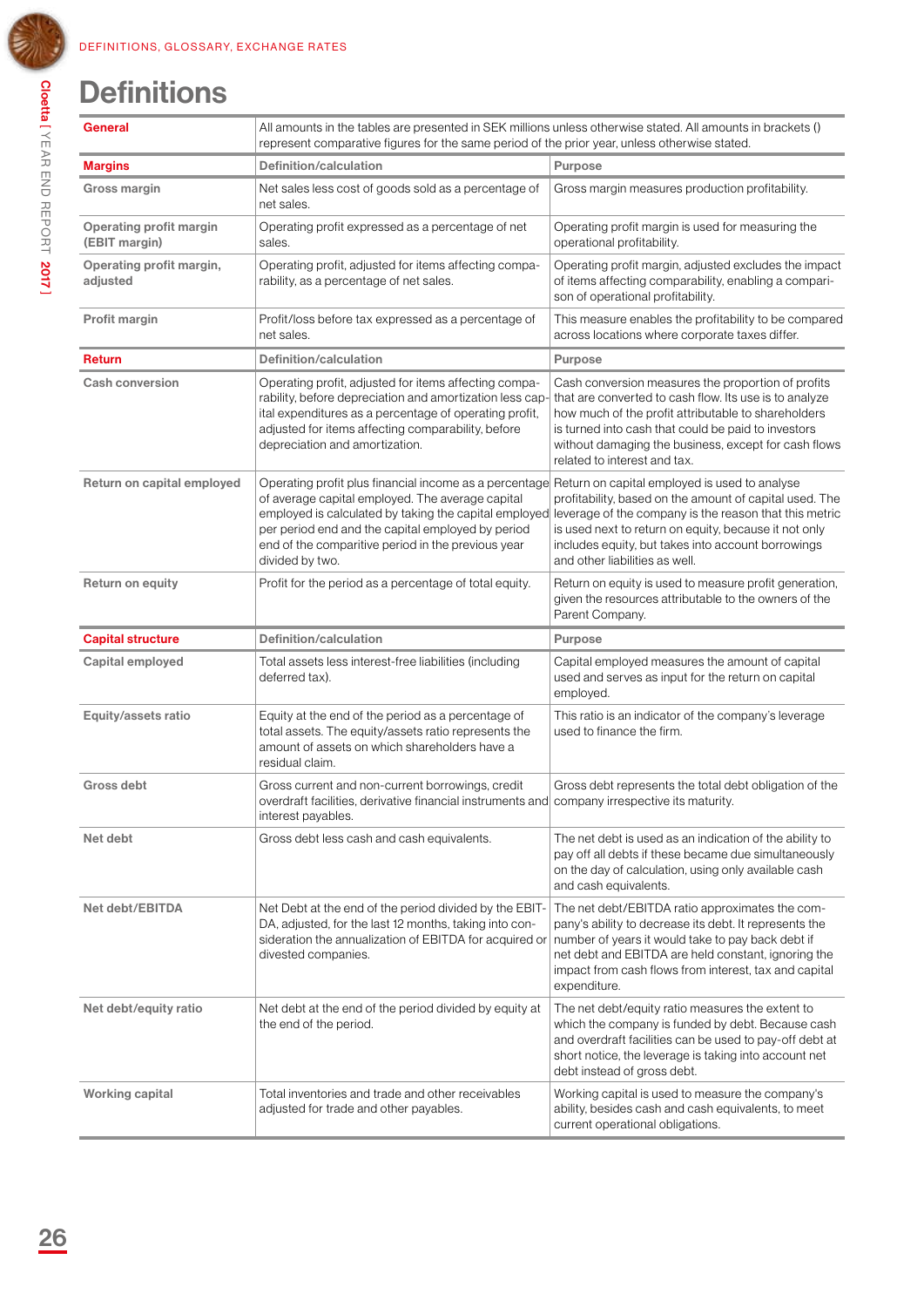

| Data per share                                   | Definition/calculation                                                                                                                                                                                                                                                                      | <b>Purpose</b>                                                                                                                                                                                                                                                  |
|--------------------------------------------------|---------------------------------------------------------------------------------------------------------------------------------------------------------------------------------------------------------------------------------------------------------------------------------------------|-----------------------------------------------------------------------------------------------------------------------------------------------------------------------------------------------------------------------------------------------------------------|
| Cash flow from operating<br>activities per share | Cash flow from operating activities in the period divid-<br>ed by the average number of shares.                                                                                                                                                                                             | The cash flow from operating activities per share<br>measures the amount of cash the company generates<br>per share from the revenues it brings in irrespective<br>the capital investments and cash flows related to the<br>financing structure of the company. |
| Earnings per share                               | Profit for the period divided by the average number of<br>shares adjusted for the effect of forward contracts to<br>repurchase own shares.                                                                                                                                                  | The earnings per share measures the amount of net<br>profit that is available for payment to its shareholders<br>per share.                                                                                                                                     |
| Equity per share                                 | Equity at the end of the period divided by number of<br>shares at the end of the period.                                                                                                                                                                                                    | Equity per share measures the net-asset value<br>backing up each share of the company's equity and<br>determines if a company is increasing shareholder<br>value over time.                                                                                     |
| <b>Other definitions</b>                         | Definition/calculation                                                                                                                                                                                                                                                                      | <b>Purpose</b>                                                                                                                                                                                                                                                  |
| EBIT                                             | Operating profit consists of comprehensive income<br>before net financial items and income tax.                                                                                                                                                                                             | This measure enables the profitability to be compared<br>across locations where corporate taxes differ and<br>irrespective the financing structure of the company.                                                                                              |
| <b>EBITDA</b>                                    | Operating profit before depreciation and amortization.                                                                                                                                                                                                                                      | EBITDA is used to measure the cash flow generated<br>from operating activities, eliminating the impact of<br>financing and accounting decisions.                                                                                                                |
| EBITDA, adjusted                                 | Operating profit, adjusted for items affecting compa-<br>rability, before depreciation and amortization.                                                                                                                                                                                    | EBITDA, adjusted increases the comparability of<br>EBITDA.                                                                                                                                                                                                      |
| <b>Effective tax rate</b>                        | Income tax as a percentage of profit before tax.                                                                                                                                                                                                                                            | This measure enables the income tax to be compared<br>across locations where corporate taxes differ.                                                                                                                                                            |
| Items affecting<br>comparability                 | Items affecting comparability are those significant<br>items which are separately disclosed by virtue of their<br>size or incidence in order to enable a full understand-<br>ing of the Group's financial performance such as re-<br>structurings, impact from acquisitions or divestments. | Items affecting comparability increases the compara-<br>bility of the Group's financial performance.                                                                                                                                                            |
| <b>Net financial items</b>                       | The total of exchange differences on borrowings and<br>cash and cash equivalents in foreign currencies, other<br>financial income and other financial expenses.                                                                                                                             | The net financial items reflects the company's total<br>costs of the external financing.                                                                                                                                                                        |
| Net sales, change                                | Net sales as a percentage of net sales in the compar-<br>ative period of the previous year.                                                                                                                                                                                                 | Net sales, change reflects the company's realised<br>top-line growth over time.                                                                                                                                                                                 |
| Operating profit, adjusted                       | Operating profit adjusted for items affecting compa-<br>rability.                                                                                                                                                                                                                           | Operating profit, adjusted increases the comparability<br>of operating profit.                                                                                                                                                                                  |
| Organic growth                                   | Net sales, change exluding acquisition-driven growth<br>and changes in exchanges rates.                                                                                                                                                                                                     | Organic growth excludes the impact of changes in<br>group structure and exchange rates, enabling a com-<br>parison on net sales growth over time.                                                                                                               |
| <b>Structural changes</b>                        | Net sales, change resulting from changes in group<br>structure.                                                                                                                                                                                                                             | Structural changes measure the contribution of<br>changes in group structure to the net sales growth.                                                                                                                                                           |

### **Glossary**

| Packaged products  | Products that mainly are sold under brands and are packaged.                                                             |
|--------------------|--------------------------------------------------------------------------------------------------------------------------|
| Pick & mix         | Cloetta's range of candy and natural snacks that are picked by the consumers themselves.                                 |
| Pick & mix concept | Cloetta's complete concept in pick and mix including products, displays and accompanying store<br>and logistic services. |

### Exchange rates

|                    | 31 Dec 2017 | 31 Dec 2016 |
|--------------------|-------------|-------------|
| EUR, average       | 9.6362      | 9.4700      |
| EUR, end of period | 9.8210      | 9.5804      |
| NOK, average       | 1.0324      | 1.0200      |
| NOK, end of period | 0.9997      | 1.0548      |
| GBP, average       | 10.9909     | 11.5480     |
| GBP, end of period | 11.0684     | 11.1673     |
| DKK, average       | 1.2956      | 1.2721      |
| DKK, end of period | 1.3192      | 1.2888      |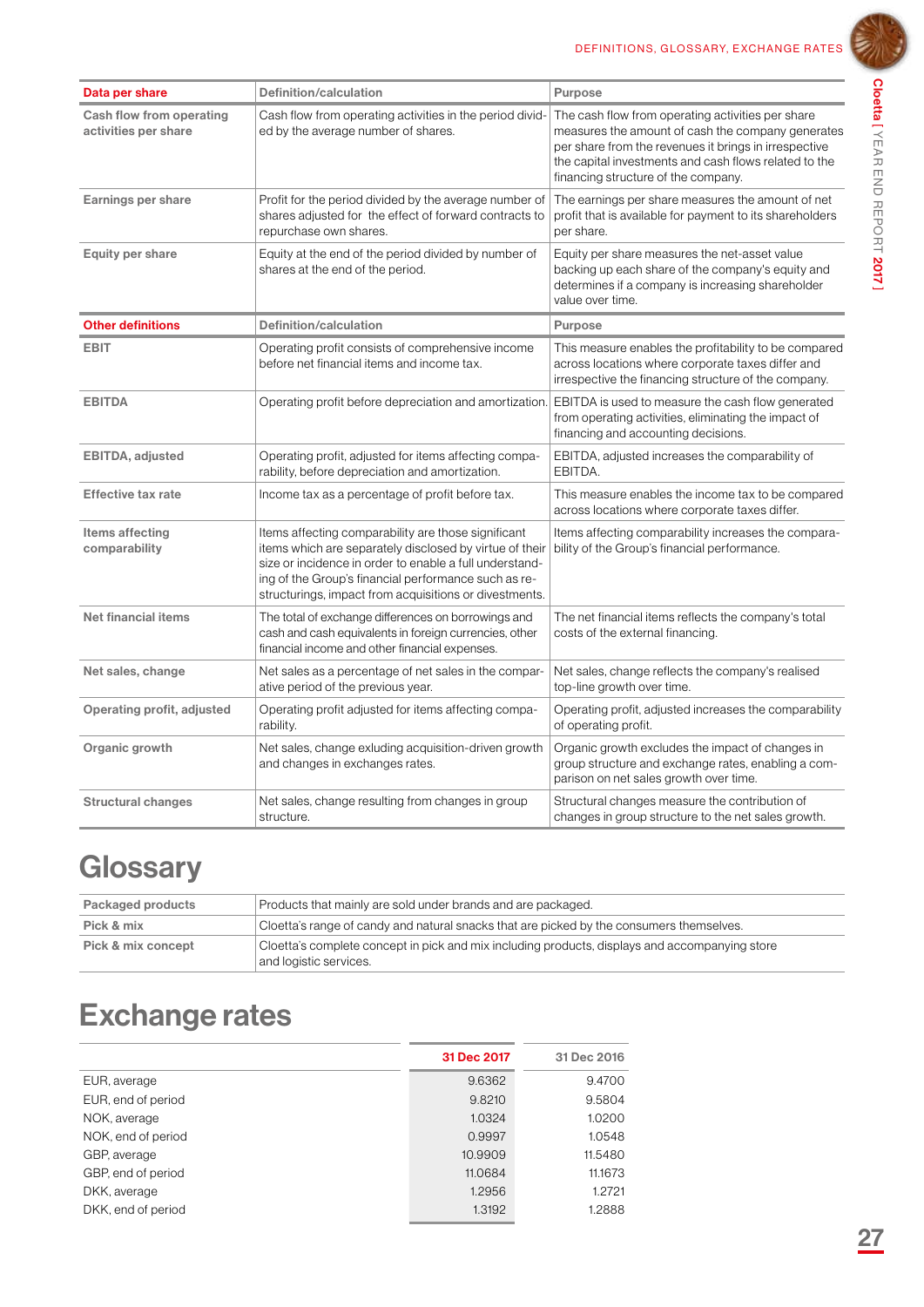### Examples of new launches during the fourth quarter











The Netherlands Red Band bag-in-bag 12 portions (x3) Red Band 30% less sugar Red Band Vegetarian Red Band Sugar free Red Band Original



Sweden Juleskum Lingon Juleskum julkalender Skipper's Pipes julkalender



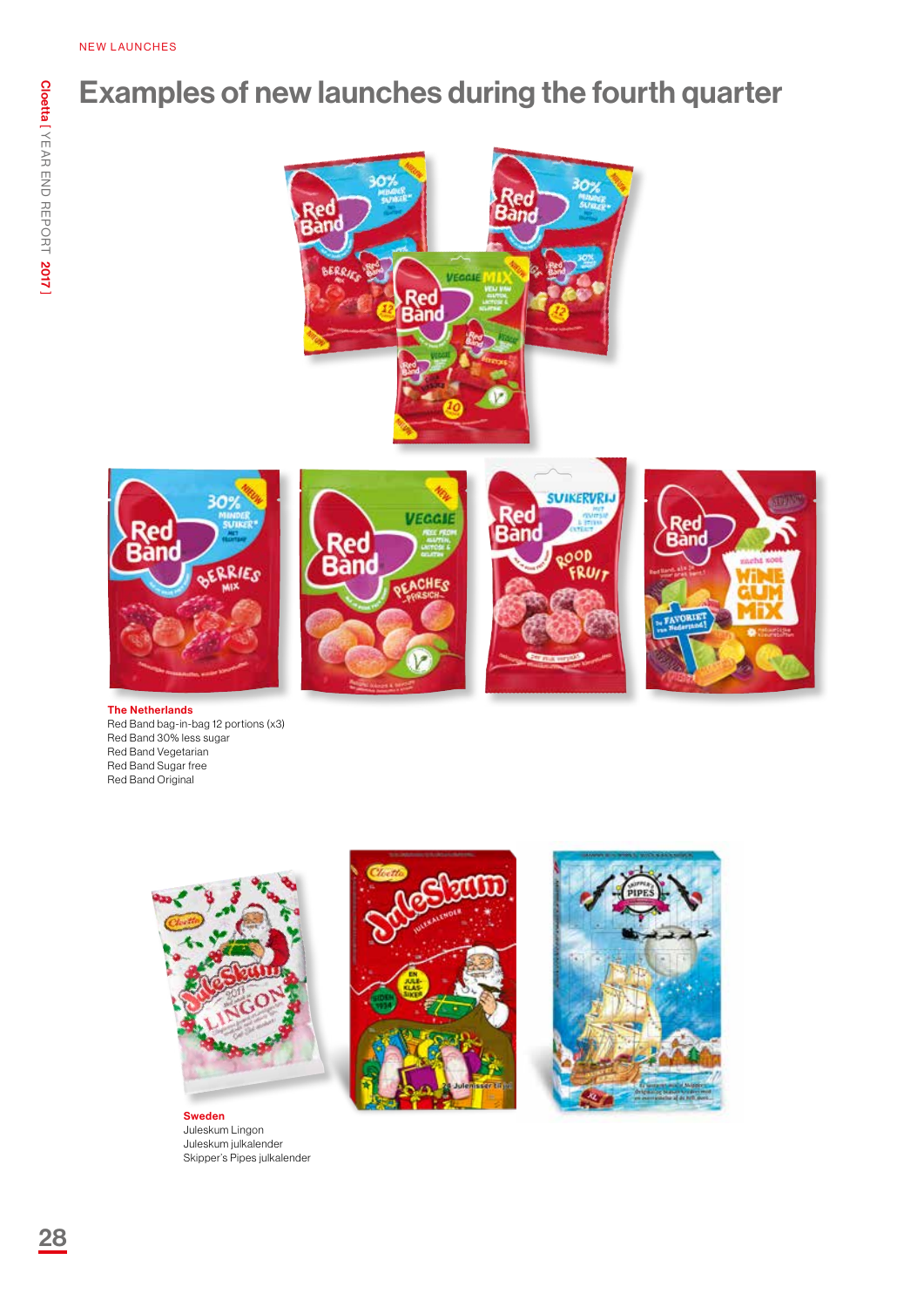# Cloetta [ YEAR END REPORT 2017

### Financial calendar



### **Contacts**

Jacob Broberg, Senior Vice President Corporate Communications and Investor Relations, +46 70-190 00 33 Danko Maras, Chief Financial Officer, +46 8 527 288 00

*This information is information that Cloetta AB is obliged to make public pursuant to the EU Market Abuse Regulation and the Securities Markets Act. The information was submitted for publication, through the agency of the contact person set out above, at 8:00 a.m. CET on 26 January 2018.*

### Vision

### To be the most admired satisfier of Munchy Moments

The vision, together with the goals and strategies, expresses Cloetta's business concept.

### Business model

Cloetta's business model is to offer strong local brands in Munchy Moments and provide effective sales and distribution to the retail trade. Together, this will ensure continued positive development of the company's leading market positions.

### Long-term financial targets

- Cloetta's target is to increase organic sales at least in line with market growth.
- Cloetta's target is an EBIT margin, adjusted for items affecting comparability, of at least 14 per cent.
- Cloetta's long-term target is a net debt/EBITDA ratio of around 2.5x.
- Cloetta's long-term intention is a dividend payout of 40–60 per cent of profit after tax.

### **Strategies**

- Focus on margin expansion and volume growth.
- Focus on cost-efficiency.
- Focus on employee development.

### Value drivers

- Strong brands and market positions in a non-cyclical market.
- Excellent availability in the retail trade with the help of a strong and effective sales and distribution organization.
- Good consumer knowledge and loyalty.
- Innovative product and packaging development.
- Effective production with high and consistent quality.